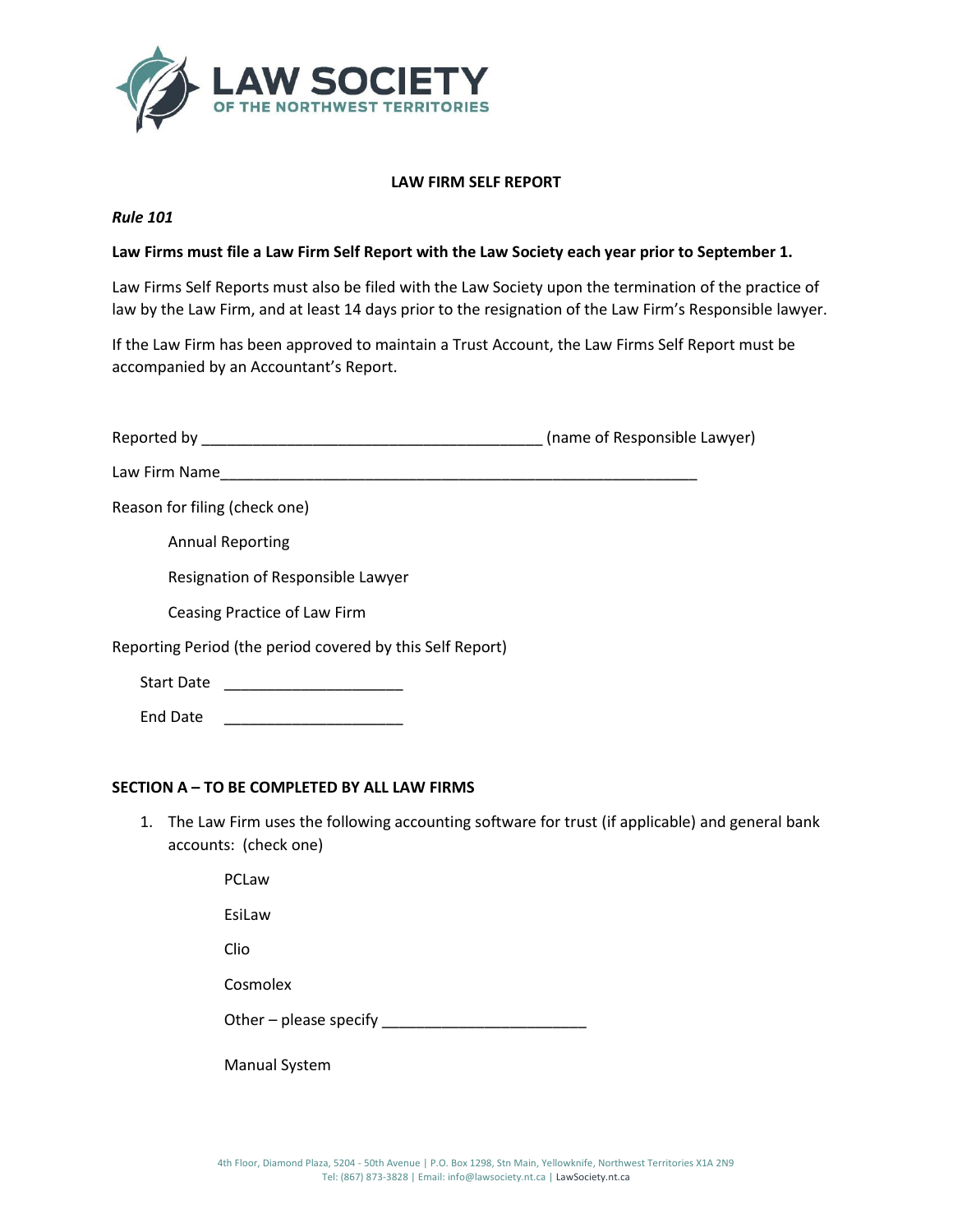2. Does the Law Firm have a system to back-up its accounting data on a regular basis?

Yes No

If Yes are the back-ups tested on a regular basis?

Yes No

If Yes – how often?  $\overline{\phantom{a} \phantom{a}}$ 

3. At the end of the Reporting Period, is the Law Firm up to date (both current and arrears) with the following remittances?

| GST                        | Yes | Nο | Not Applicable |
|----------------------------|-----|----|----------------|
| <b>Payroll Remittances</b> | Yes | Nο | Not Applicable |
| Employee Payroll           | Yes | Nο | Not Applicable |

If No to any please provide an explanation as to why filings and/or remittances have not been made. Identify any amounts owing and/or number of filings in arrears.

\_\_\_\_\_\_\_\_\_\_\_\_\_\_\_\_\_\_\_\_\_\_\_\_\_\_\_\_\_\_\_\_\_\_\_\_\_\_\_\_\_\_\_\_\_\_\_\_\_\_\_\_\_\_\_\_\_\_\_\_\_\_\_\_\_\_\_\_\_\_\_\_\_\_\_\_\_\_\_\_\_\_\_\_\_ \_\_\_\_\_\_\_\_\_\_\_\_\_\_\_\_\_\_\_\_\_\_\_\_\_\_\_\_\_\_\_\_\_\_\_\_\_\_\_\_\_\_\_\_\_\_\_\_\_\_\_\_\_\_\_\_\_\_\_\_\_\_\_\_\_\_\_\_\_\_\_\_\_\_\_\_\_\_\_\_\_\_\_\_\_ \_\_\_\_\_\_\_\_\_\_\_\_\_\_\_\_\_\_\_\_\_\_\_\_\_\_\_\_\_\_\_\_\_\_\_\_\_\_\_\_\_\_\_\_\_\_\_\_\_\_\_\_\_\_\_\_\_\_\_\_\_\_\_\_\_\_\_\_\_\_\_\_\_\_\_\_\_\_\_\_\_\_\_\_\_ \_\_\_\_\_\_\_\_\_\_\_\_\_\_\_\_\_\_\_\_\_\_\_\_\_\_\_\_\_\_\_\_\_\_\_\_\_\_\_\_\_\_\_\_\_\_\_\_\_\_\_\_\_\_\_\_\_\_\_\_\_\_\_\_\_\_\_\_\_\_\_\_\_\_\_\_\_\_\_\_\_\_\_\_\_

# EXECUTOR/PERSONAL REPRESENTATIVE/POWER OF ATTORNEY

4. Did any lawyers of the Law Firm act is a Representative Capacity as contemplated in Rule 134 and unilaterally control, hold or receive more than \$20,000 during the Reporting Period?

Yes No

If Yes, list the lawyers of the Law Firm with such appointments.

Have the lawyers filed a Representative Capacity Undertaking (link) with the Law Society

Yes No

Have each lawyer acting in a representative capacity complete th[e Representative Capacity Undertaking.](https://www.lawsociety.nt.ca/sites/default/files/Representative%20Capacity%20Undertaking_0.pdf)

\_\_\_\_\_\_\_\_\_\_\_\_\_\_\_\_\_\_\_\_\_\_\_\_\_\_\_\_\_\_\_\_\_\_\_\_\_\_\_\_\_ \_\_\_\_\_\_\_\_\_\_\_\_\_\_\_\_\_\_\_\_\_\_\_\_\_\_\_\_\_\_\_\_\_\_\_\_\_\_\_

\_\_\_\_\_\_\_\_\_\_\_\_\_\_\_\_\_\_\_\_\_\_\_\_\_\_\_\_\_\_\_\_\_\_\_\_\_\_\_\_\_ \_\_\_\_\_\_\_\_\_\_\_\_\_\_\_\_\_\_\_\_\_\_\_\_\_\_\_\_\_\_\_\_\_\_\_\_\_\_\_

*Self Report is not complete until all Representative Capacity Undertakings have been completed.*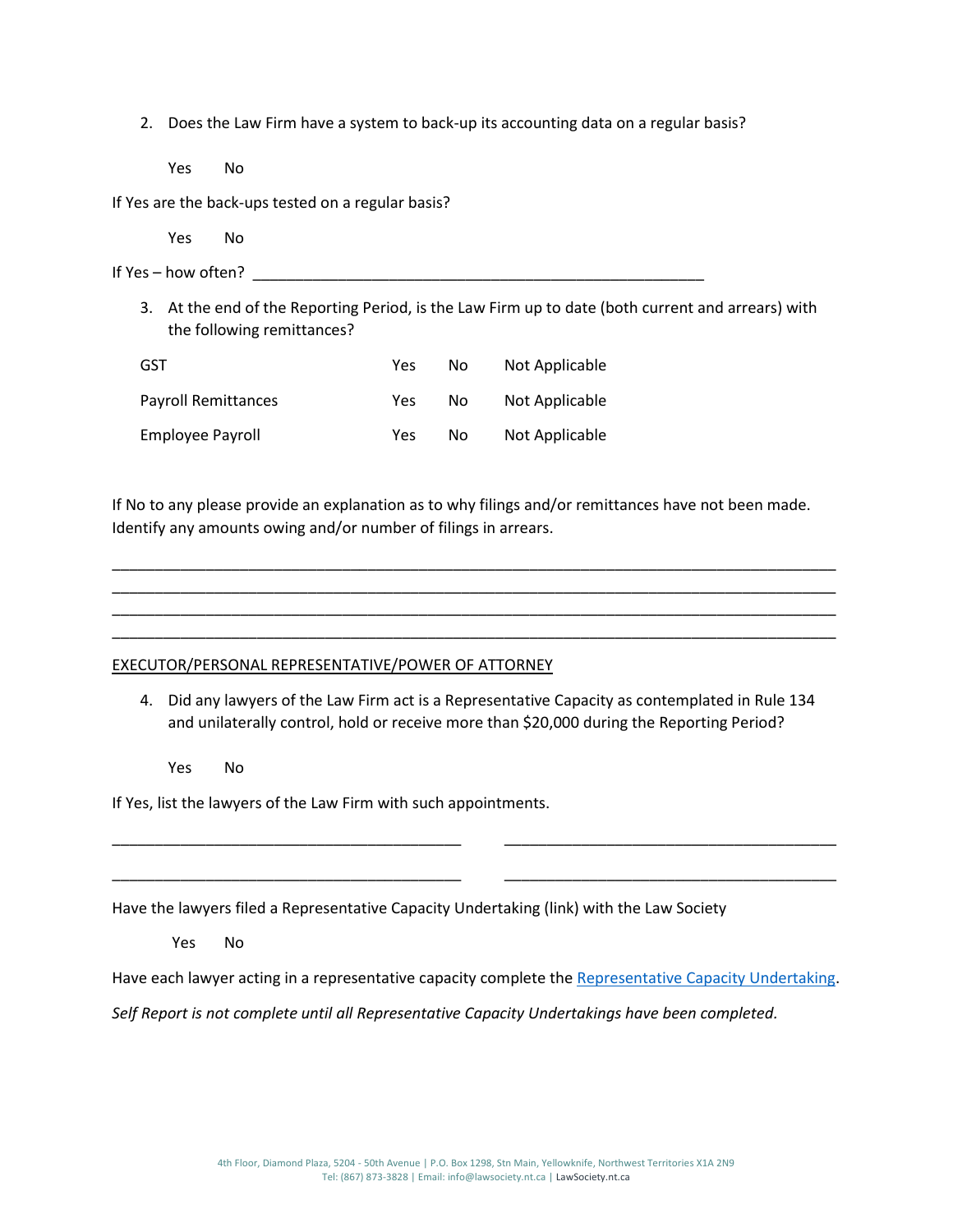# **LOANS TO OR FROM CLIENTS**

5. At any time during the Reporting Period did any of the lawyers in the Law Firm or any companies controlled by any lawyers in the Law Firm borrow money from a client or a former client of the Law Firm or any related person as defined in the Income Tax Act (Canada)?

Yes No

*Please exclude any borrowing from* 

- o *Lending institutions*
- o *Financial institutions*
- o *Insurance companies*
- o *Trust companies*
- o *Or any similar corporation whose principal business includes lending money to members of the public.*

*If this is the only form of borrowing by the Law Firm, the answer to this question should be No and proceed to question 6.*

If Yes, did the client obtain independent legal advice in writing?

Yes No

If No, was the client advised by the lawyer of the Law Firm to obtain independent legal advice in writing?

Yes No

If Yes to Question 5 was a loan repayment schedule maintained?

Yes No

If the loan is still outstanding what is the current amount of the loan and the interest rate?

\_\_\_\_\_\_\_\_\_\_\_\_\_\_\_\_\_\_\_\_\_\_\_\_\_\_\_\_\_\_\_\_\_\_\_\_\_\_ \_\_\_\_\_\_\_\_\_\_\_\_\_\_\_\_\_\_\_

\_\_\_\_\_\_\_\_\_\_\_\_\_\_\_\_\_\_\_\_\_\_\_\_\_\_\_\_\_\_\_\_\_\_\_\_\_\_ \_\_\_\_\_\_\_\_\_\_\_\_\_\_\_\_\_\_\_

Current Amount **Interest Rate** 

6. At any time during the Reporting Period did the Law Firm or any lawyer(s) of the Law Firm or companies controlled by lawyer(s) in the Law Firm lend money to a client or former client of the Law Firm?

Yes No

*If no, proceed to question 7*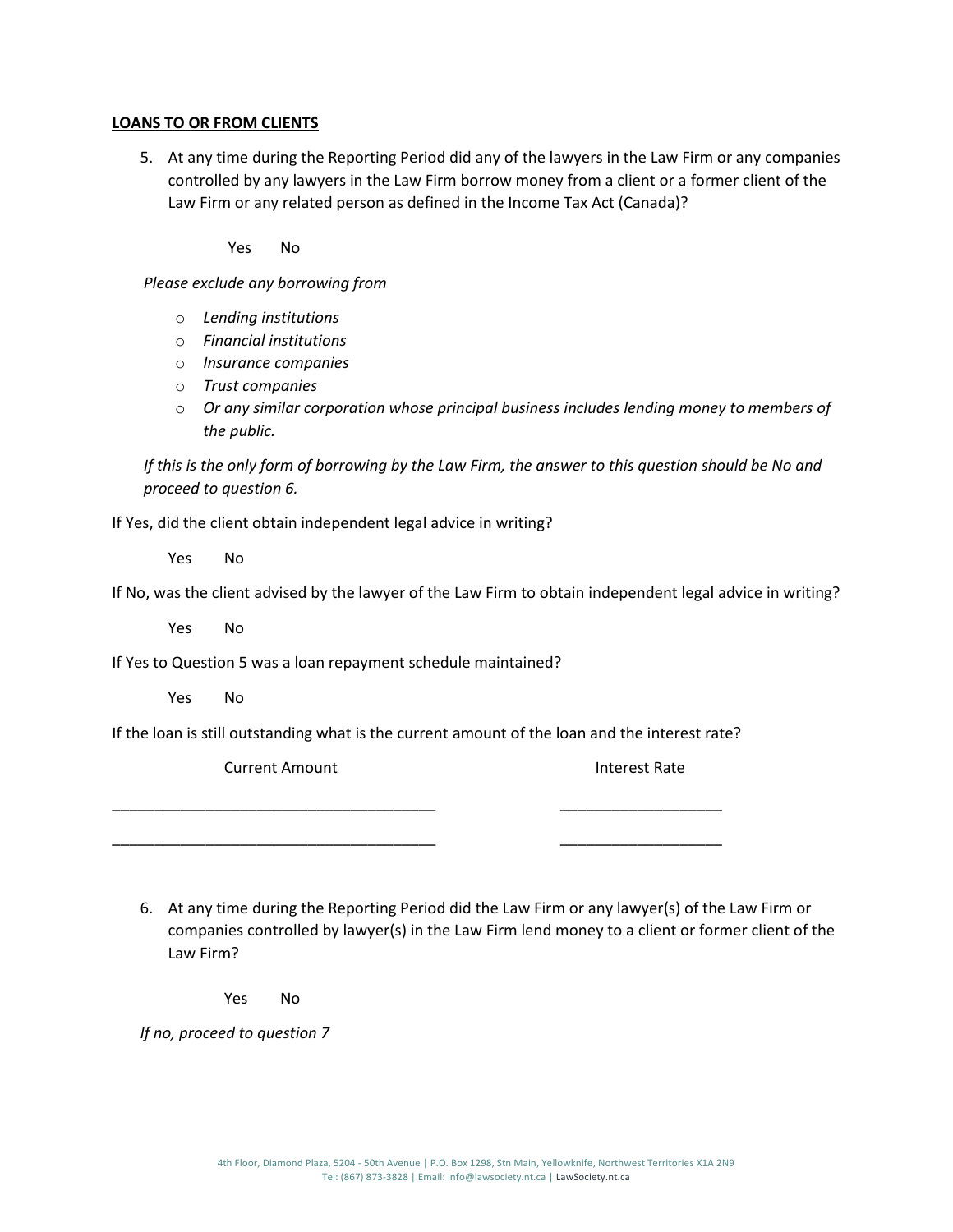If Yes, did the client obtain independent legal advice in writing?

Yes No

| If No, was the client advised by the lawyer of the Law Firm to obtain independent legal advice in writing? |  |  |  |
|------------------------------------------------------------------------------------------------------------|--|--|--|
|------------------------------------------------------------------------------------------------------------|--|--|--|

Yes No

If Yes to Question 6 was a loan repayment schedule maintained?

Yes No

If the loan is still outstanding what is the current amount of the loan and the interest rate?

\_\_\_\_\_\_\_\_\_\_\_\_\_\_\_\_\_\_\_\_\_\_\_\_\_\_\_\_\_\_\_\_\_\_\_\_\_\_ \_\_\_\_\_\_\_\_\_\_\_\_\_\_\_\_\_\_\_

Current Amount

\_\_\_\_\_\_\_\_\_\_\_\_\_\_\_\_\_\_\_\_\_\_\_\_\_\_\_\_\_\_\_\_\_\_\_\_\_\_

Interest Rate

\_\_\_\_\_\_\_\_\_\_\_\_\_\_\_\_\_\_\_

7. At any time during the Reporting Period did the Law Firm or lawyer(s) in the Law Firm either directly or indirectly collect regular or periodic payments on mortgages or other investments on behalf of clients or other persons?

Yes No

If Y were the transactions recorded in the Law Firm trust accounting records?

Yes No

# **CLIENT IDENTIFICATION AND VERIFICATION**

8. Has the Law Firm complied with Rule 134.6 regarding client identification requirements?

\_\_\_\_\_\_\_\_\_\_\_\_\_\_\_\_\_\_\_\_\_\_\_\_\_\_\_\_\_\_\_\_\_\_\_\_\_\_\_\_\_\_\_\_\_\_\_\_\_\_\_\_\_\_\_\_\_\_\_\_\_\_\_\_\_\_\_\_\_\_\_\_\_\_\_\_\_\_\_\_\_\_\_\_\_ \_\_\_\_\_\_\_\_\_\_\_\_\_\_\_\_\_\_\_\_\_\_\_\_\_\_\_\_\_\_\_\_\_\_\_\_\_\_\_\_\_\_\_\_\_\_\_\_\_\_\_\_\_\_\_\_\_\_\_\_\_\_\_\_\_\_\_\_\_\_\_\_\_\_\_\_\_\_\_\_\_\_\_\_\_ \_\_\_\_\_\_\_\_\_\_\_\_\_\_\_\_\_\_\_\_\_\_\_\_\_\_\_\_\_\_\_\_\_\_\_\_\_\_\_\_\_\_\_\_\_\_\_\_\_\_\_\_\_\_\_\_\_\_\_\_\_\_\_\_\_\_\_\_\_\_\_\_\_\_\_\_\_\_\_\_\_\_\_\_\_ \_\_\_\_\_\_\_\_\_\_\_\_\_\_\_\_\_\_\_\_\_\_\_\_\_\_\_\_\_\_\_\_\_\_\_\_\_\_\_\_\_\_\_\_\_\_\_\_\_\_\_\_\_\_\_\_\_\_\_\_\_\_\_\_\_\_\_\_\_\_\_\_\_\_\_\_\_\_\_\_\_\_\_\_\_

Yes No

If No, please explain why not.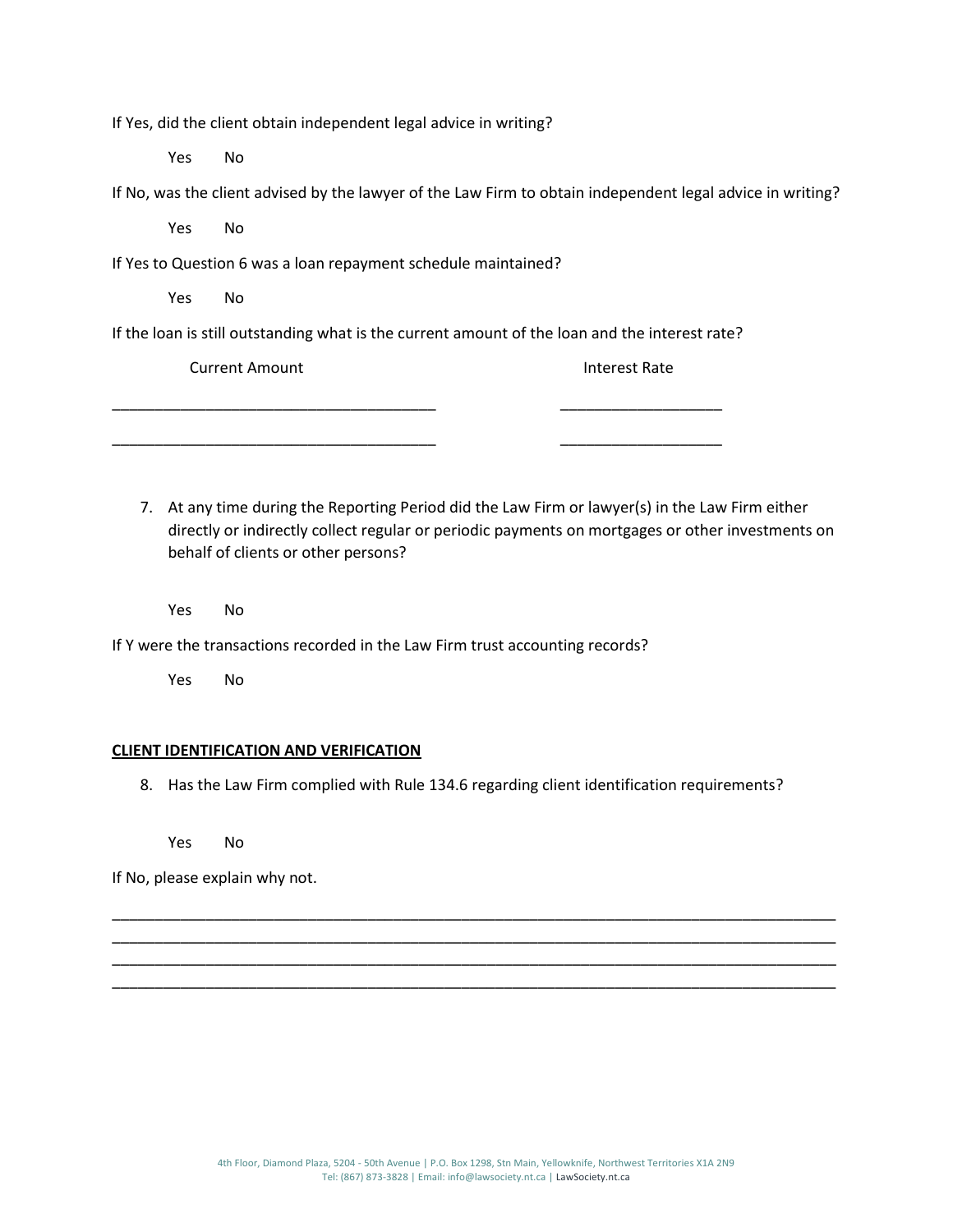9. More specifically, has the Law Firm obtained and retained copies of independent source documents such as driver's license, passport or other documents identified under Rule 134.8?

> Yes **No**

If No, please explain why not.

#### SUCCESSION AND DISASTER RECOVERY PLAN

10. Does the Law Firm have a Disaster Recovery Plan?

Yes **No** 

If No, please explain why not.

11. Does each lawyer in the Law Firm have a Succession Plan?

Yes **No** 

If No, please explain why not.

Do you have any additional comments regarding the questions in Section A?

**END OF SECTION A**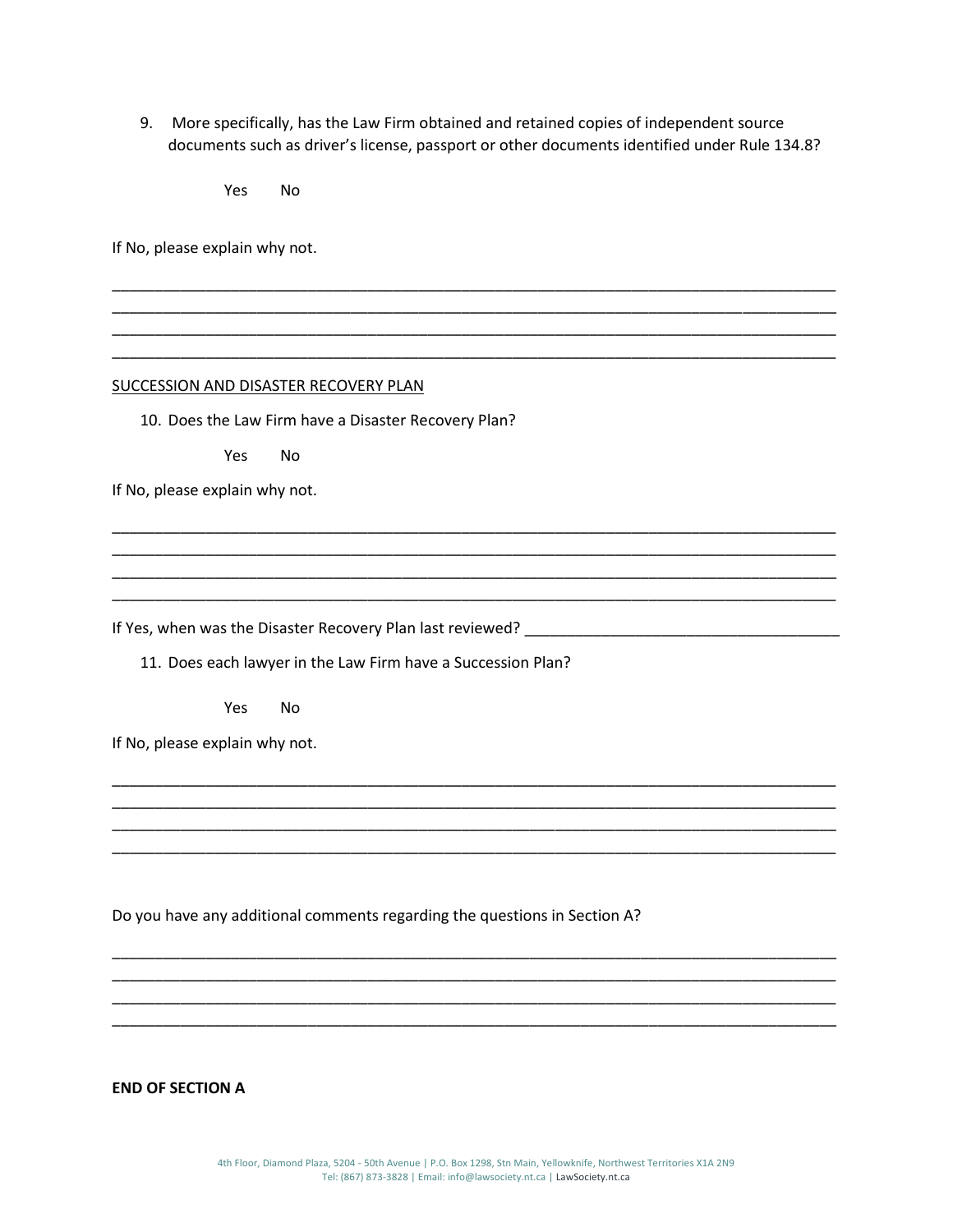# **SECTION B – GENERAL BANK ACCOUNT – TO BE COMPLETED BY ALL LAW FIRMS**

1. In the Reporting Period did the Law Firm use any of the Law Firm's general bank accounts to receive, disburse or hold trust funds?

Yes No

If Yes, please explain.

2. In the Reporting Period did the Law Firm use any of the Law Firm's general bank accounts to receive, disburse or hold trust property.

\_\_\_\_\_\_\_\_\_\_\_\_\_\_\_\_\_\_\_\_\_\_\_\_\_\_\_\_\_\_\_\_\_\_\_\_\_\_\_\_\_\_\_\_\_\_\_\_\_\_\_\_\_\_\_\_\_\_\_\_\_\_\_\_\_\_\_\_\_\_\_\_\_\_\_\_\_\_\_\_\_\_\_\_\_ \_\_\_\_\_\_\_\_\_\_\_\_\_\_\_\_\_\_\_\_\_\_\_\_\_\_\_\_\_\_\_\_\_\_\_\_\_\_\_\_\_\_\_\_\_\_\_\_\_\_\_\_\_\_\_\_\_\_\_\_\_\_\_\_\_\_\_\_\_\_\_\_\_\_\_\_\_\_\_\_\_\_\_\_\_ \_\_\_\_\_\_\_\_\_\_\_\_\_\_\_\_\_\_\_\_\_\_\_\_\_\_\_\_\_\_\_\_\_\_\_\_\_\_\_\_\_\_\_\_\_\_\_\_\_\_\_\_\_\_\_\_\_\_\_\_\_\_\_\_\_\_\_\_\_\_\_\_\_\_\_\_\_\_\_\_\_\_\_\_\_ \_\_\_\_\_\_\_\_\_\_\_\_\_\_\_\_\_\_\_\_\_\_\_\_\_\_\_\_\_\_\_\_\_\_\_\_\_\_\_\_\_\_\_\_\_\_\_\_\_\_\_\_\_\_\_\_\_\_\_\_\_\_\_\_\_\_\_\_\_\_\_\_\_\_\_\_\_\_\_\_\_\_\_\_\_

\_\_\_\_\_\_\_\_\_\_\_\_\_\_\_\_\_\_\_\_\_\_\_\_\_\_\_\_\_\_\_\_\_\_\_\_\_\_\_\_\_\_\_\_\_\_\_\_\_\_\_\_\_\_\_\_\_\_\_\_\_\_\_\_\_\_\_\_\_\_\_\_\_\_\_\_\_\_\_\_\_\_\_\_\_ \_\_\_\_\_\_\_\_\_\_\_\_\_\_\_\_\_\_\_\_\_\_\_\_\_\_\_\_\_\_\_\_\_\_\_\_\_\_\_\_\_\_\_\_\_\_\_\_\_\_\_\_\_\_\_\_\_\_\_\_\_\_\_\_\_\_\_\_\_\_\_\_\_\_\_\_\_\_\_\_\_\_\_\_\_ \_\_\_\_\_\_\_\_\_\_\_\_\_\_\_\_\_\_\_\_\_\_\_\_\_\_\_\_\_\_\_\_\_\_\_\_\_\_\_\_\_\_\_\_\_\_\_\_\_\_\_\_\_\_\_\_\_\_\_\_\_\_\_\_\_\_\_\_\_\_\_\_\_\_\_\_\_\_\_\_\_\_\_\_\_ \_\_\_\_\_\_\_\_\_\_\_\_\_\_\_\_\_\_\_\_\_\_\_\_\_\_\_\_\_\_\_\_\_\_\_\_\_\_\_\_\_\_\_\_\_\_\_\_\_\_\_\_\_\_\_\_\_\_\_\_\_\_\_\_\_\_\_\_\_\_\_\_\_\_\_\_\_\_\_\_\_\_\_\_\_

Yes No

If Yes, please explain.

3. Did the Law Firm maintain the following general records for the entire Reporting Period and to the date of certifying of this report?

*Select all reports that were maintained during the Reporting Period and up to the date of certifying this Report*

#### **General Journal – showing:**

Date of receipt or date of withdrawal

Source of the general money received or the name of the payee to whom the general payment of withdrawal was made

The form in which the money was received (cash, cheque etc.)

The client and file number, if applicable

The receipt or cheque number

The amount of the receipt, withdrawal or transfer

A running balance of the total amount in the general accent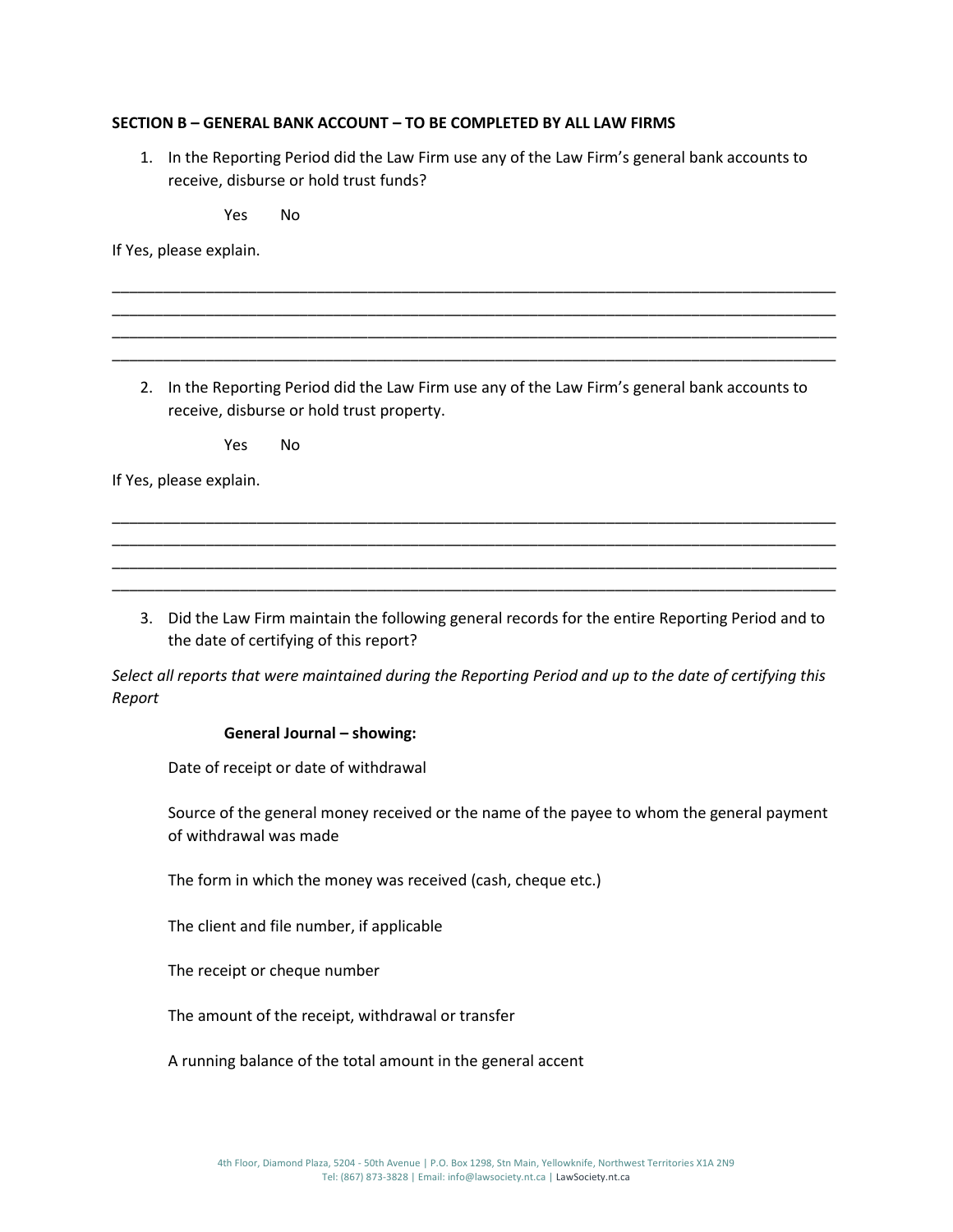#### **Billings Journal – showing:**

All fees and charges to clients

Dates of the statement of account for client fees and charges

Names of the clients

#### **Chronological Fees and Disbursements Receivable ledger – showing for each client:**

Statement of accounts rendered

Payments on account

Running balance

Are all these reports maintained up to the date of certifying this Report?

Yes No

If no to any of the above questions, please explain any deficiencies.

*4.* Does the Law Firm retain all supporting documents for general accounts including: *select all that apply:*

\_\_\_\_\_\_\_\_\_\_\_\_\_\_\_\_\_\_\_\_\_\_\_\_\_\_\_\_\_\_\_\_\_\_\_\_\_\_\_\_\_\_\_\_\_\_\_\_\_\_\_\_\_\_\_\_\_\_\_\_\_\_\_\_\_\_\_\_\_\_\_\_\_\_\_\_\_\_\_\_\_\_\_\_\_ \_\_\_\_\_\_\_\_\_\_\_\_\_\_\_\_\_\_\_\_\_\_\_\_\_\_\_\_\_\_\_\_\_\_\_\_\_\_\_\_\_\_\_\_\_\_\_\_\_\_\_\_\_\_\_\_\_\_\_\_\_\_\_\_\_\_\_\_\_\_\_\_\_\_\_\_\_\_\_\_\_\_\_\_\_ \_\_\_\_\_\_\_\_\_\_\_\_\_\_\_\_\_\_\_\_\_\_\_\_\_\_\_\_\_\_\_\_\_\_\_\_\_\_\_\_\_\_\_\_\_\_\_\_\_\_\_\_\_\_\_\_\_\_\_\_\_\_\_\_\_\_\_\_\_\_\_\_\_\_\_\_\_\_\_\_\_\_\_\_\_ \_\_\_\_\_\_\_\_\_\_\_\_\_\_\_\_\_\_\_\_\_\_\_\_\_\_\_\_\_\_\_\_\_\_\_\_\_\_\_\_\_\_\_\_\_\_\_\_\_\_\_\_\_\_\_\_\_\_\_\_\_\_\_\_\_\_\_\_\_\_\_\_\_\_\_\_\_\_\_\_\_\_\_\_\_

Validated and detailed deposit receipts/deposit book, including credit card slips, ATM slips and bank advices

Bank statements including GIC, term deposit or other bank confirmations

Negotiated and voided cheques, including certified cheques and printed copies of cheques received in electronic form

\_\_\_\_\_\_\_\_\_\_\_\_\_\_\_\_\_\_\_\_\_\_\_\_\_\_\_\_\_\_\_\_\_\_\_\_\_\_\_\_\_\_\_\_\_\_\_\_\_\_\_\_\_\_\_\_\_\_\_\_\_\_\_\_\_\_\_\_\_\_\_\_\_\_\_\_\_\_\_\_\_\_\_\_\_ \_\_\_\_\_\_\_\_\_\_\_\_\_\_\_\_\_\_\_\_\_\_\_\_\_\_\_\_\_\_\_\_\_\_\_\_\_\_\_\_\_\_\_\_\_\_\_\_\_\_\_\_\_\_\_\_\_\_\_\_\_\_\_\_\_\_\_\_\_\_\_\_\_\_\_\_\_\_\_\_\_\_\_\_\_ \_\_\_\_\_\_\_\_\_\_\_\_\_\_\_\_\_\_\_\_\_\_\_\_\_\_\_\_\_\_\_\_\_\_\_\_\_\_\_\_\_\_\_\_\_\_\_\_\_\_\_\_\_\_\_\_\_\_\_\_\_\_\_\_\_\_\_\_\_\_\_\_\_\_\_\_\_\_\_\_\_\_\_\_\_ \_\_\_\_\_\_\_\_\_\_\_\_\_\_\_\_\_\_\_\_\_\_\_\_\_\_\_\_\_\_\_\_\_\_\_\_\_\_\_\_\_\_\_\_\_\_\_\_\_\_\_\_\_\_\_\_\_\_\_\_\_\_\_\_\_\_\_\_\_\_\_\_\_\_\_\_\_\_\_\_\_\_\_\_\_

If any items in Question 4 are not checked, please provide an explanation.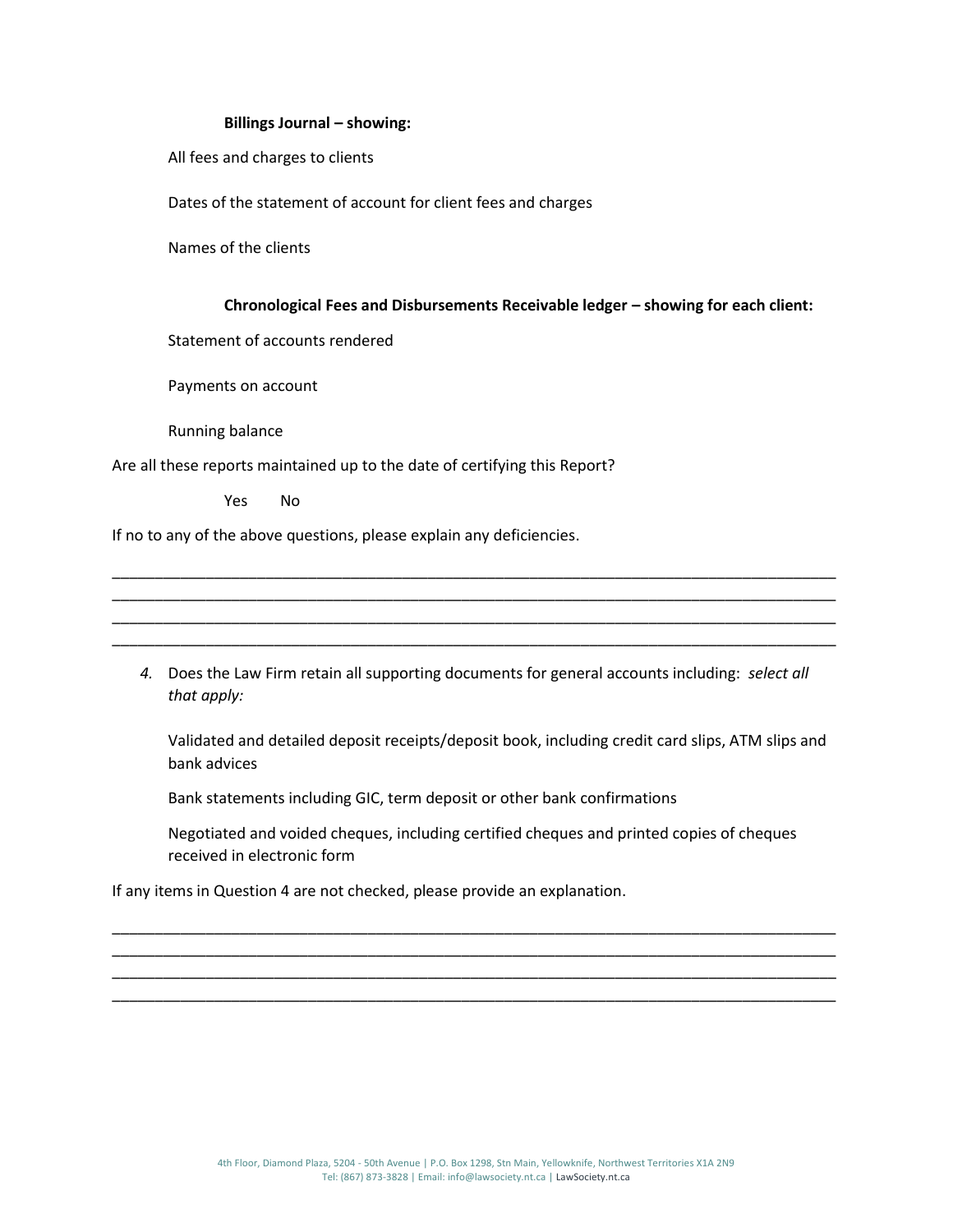5. Has the Law Firm endorsed any general cheques over to a third party?

Yes No

6. Does the Law Firm reconcile the general account no later than the end of the following month?

Yes No

If No, please explain why not.

7. At any time during the Reporting Period did the Law Firm issue a cheque from the general account which was not honoured?

\_\_\_\_\_\_\_\_\_\_\_\_\_\_\_\_\_\_\_\_\_\_\_\_\_\_\_\_\_\_\_\_\_\_\_\_\_\_\_\_\_\_\_\_\_\_\_\_\_\_\_\_\_\_\_\_\_\_\_\_\_\_\_\_\_\_\_\_\_\_\_\_\_\_\_\_\_\_\_\_\_\_\_\_\_ \_\_\_\_\_\_\_\_\_\_\_\_\_\_\_\_\_\_\_\_\_\_\_\_\_\_\_\_\_\_\_\_\_\_\_\_\_\_\_\_\_\_\_\_\_\_\_\_\_\_\_\_\_\_\_\_\_\_\_\_\_\_\_\_\_\_\_\_\_\_\_\_\_\_\_\_\_\_\_\_\_\_\_\_\_ \_\_\_\_\_\_\_\_\_\_\_\_\_\_\_\_\_\_\_\_\_\_\_\_\_\_\_\_\_\_\_\_\_\_\_\_\_\_\_\_\_\_\_\_\_\_\_\_\_\_\_\_\_\_\_\_\_\_\_\_\_\_\_\_\_\_\_\_\_\_\_\_\_\_\_\_\_\_\_\_\_\_\_\_\_ \_\_\_\_\_\_\_\_\_\_\_\_\_\_\_\_\_\_\_\_\_\_\_\_\_\_\_\_\_\_\_\_\_\_\_\_\_\_\_\_\_\_\_\_\_\_\_\_\_\_\_\_\_\_\_\_\_\_\_\_\_\_\_\_\_\_\_\_\_\_\_\_\_\_\_\_\_\_\_\_\_\_\_\_\_

Yes No

If Yes, please provide a list of the cheque, including the dates of the cheques and the amount of the cheques, and how each situation was remedied.

| Cheque # | Date | Amount | Remedy |
|----------|------|--------|--------|
|          |      |        |        |
|          |      |        |        |
|          |      |        |        |
|          |      |        |        |

8. At any time during the Reporting Period, and up to the date of certifying this Report, did the Law Firm receive, in respect to one client matter or transaction, an aggregate amount of cash of \$7,500 or more which was deposited into either the Law Firm general account or trust account (if applicable)?

Yes No

If Yes, was the amount received from: *Select all that apply*

From a financial institution or public body

From a Peace Officer, law enforcement agency or other agent of the Crown

Pursuant to a court order or to pay a fine or penalty

For professional fees, disbursements, expenses or bail

**Other**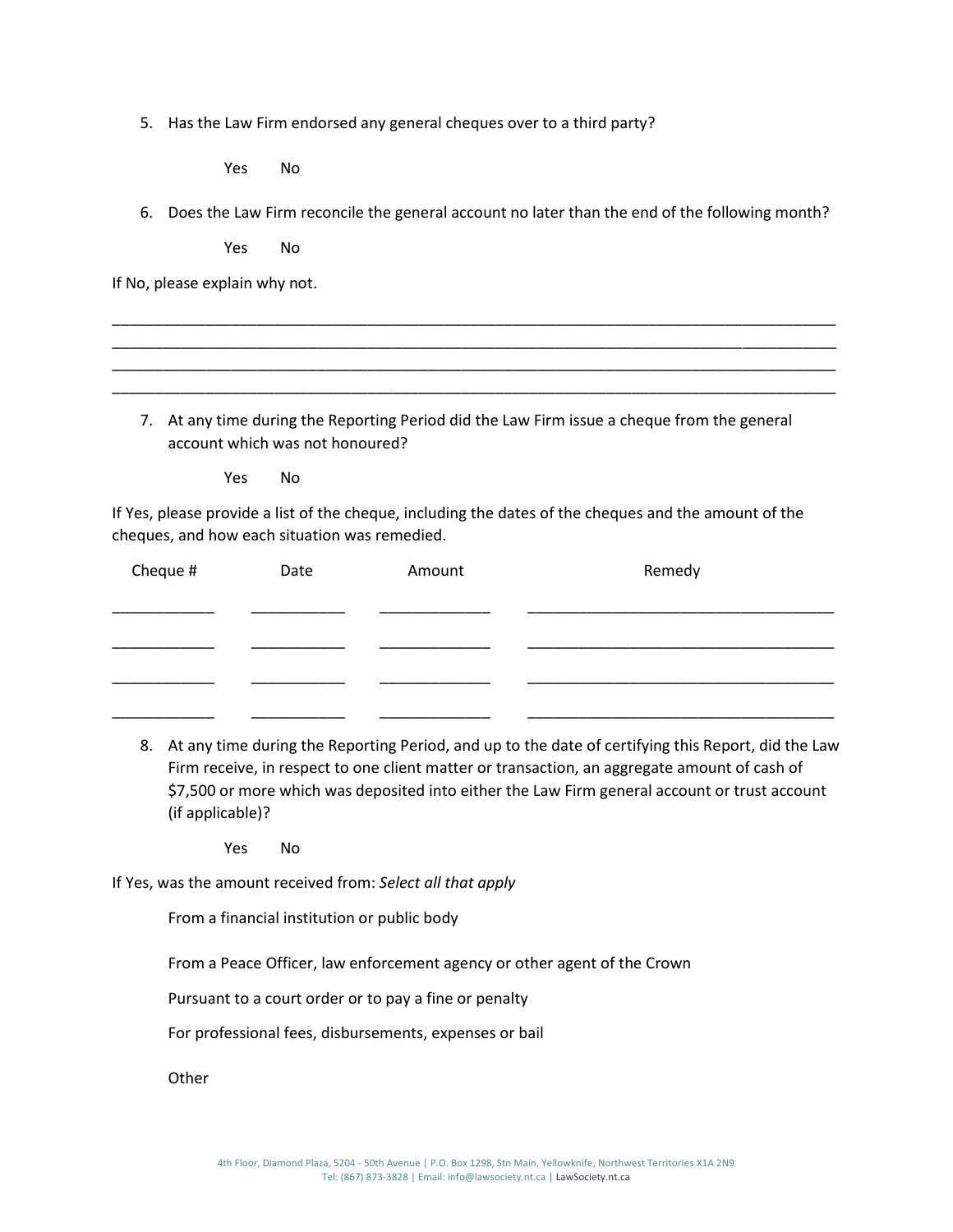Please identify the number of instances where cash of \$7500 or more was received and attach the ledger cards.

\_\_\_\_\_\_\_\_\_\_\_\_\_\_\_\_\_\_\_\_\_\_\_\_\_\_\_\_\_\_\_\_\_\_\_\_\_\_\_\_\_\_\_\_\_\_\_\_\_\_\_\_\_\_\_\_\_\_\_\_\_\_\_\_\_\_\_\_\_\_\_\_\_\_\_\_\_\_\_\_\_\_\_\_\_ \_\_\_\_\_\_\_\_\_\_\_\_\_\_\_\_\_\_\_\_\_\_\_\_\_\_\_\_\_\_\_\_\_\_\_\_\_\_\_\_\_\_\_\_\_\_\_\_\_\_\_\_\_\_\_\_\_\_\_\_\_\_\_\_\_\_\_\_\_\_\_\_\_\_\_\_\_\_\_\_\_\_\_\_\_ \_\_\_\_\_\_\_\_\_\_\_\_\_\_\_\_\_\_\_\_\_\_\_\_\_\_\_\_\_\_\_\_\_\_\_\_\_\_\_\_\_\_\_\_\_\_\_\_\_\_\_\_\_\_\_\_\_\_\_\_\_\_\_\_\_\_\_\_\_\_\_\_\_\_\_\_\_\_\_\_\_\_\_\_\_ \_\_\_\_\_\_\_\_\_\_\_\_\_\_\_\_\_\_\_\_\_\_\_\_\_\_\_\_\_\_\_\_\_\_\_\_\_\_\_\_\_\_\_\_\_\_\_\_\_\_\_\_\_\_\_\_\_\_\_\_\_\_\_\_\_\_\_\_\_\_\_\_\_\_\_\_\_\_\_\_\_\_\_\_\_

If "Other' is selected, please provide full details of each incident.

9. Does the Law Firm maintain separate and distinct cash records that provides the Law Firm with a receipt for any cash received and a duplicate receipt to be given to the party remitting either trust funds (if applicable) or general funds in cash?

Yes No Not Applicable

10. Did the Law Firm pay any refunds related to cash receipts received for professional fees, disbursements, expenses or bail?

Yes No

If Yes, were all such refunds done by way of cash payment (not be trust or general cheque) and was a receipt obtained singed by the person who received the cash?

\_\_\_\_\_\_\_\_\_\_\_\_\_\_\_\_\_\_\_\_\_\_\_\_\_\_\_\_\_\_\_\_\_\_\_\_\_\_\_\_\_\_\_\_\_\_\_\_\_\_\_\_\_\_\_\_\_\_\_\_\_\_\_\_\_\_\_\_\_\_\_\_\_\_\_\_\_\_\_\_\_\_\_\_\_ \_\_\_\_\_\_\_\_\_\_\_\_\_\_\_\_\_\_\_\_\_\_\_\_\_\_\_\_\_\_\_\_\_\_\_\_\_\_\_\_\_\_\_\_\_\_\_\_\_\_\_\_\_\_\_\_\_\_\_\_\_\_\_\_\_\_\_\_\_\_\_\_\_\_\_\_\_\_\_\_\_\_\_\_\_ \_\_\_\_\_\_\_\_\_\_\_\_\_\_\_\_\_\_\_\_\_\_\_\_\_\_\_\_\_\_\_\_\_\_\_\_\_\_\_\_\_\_\_\_\_\_\_\_\_\_\_\_\_\_\_\_\_\_\_\_\_\_\_\_\_\_\_\_\_\_\_\_\_\_\_\_\_\_\_\_\_\_\_\_\_ \_\_\_\_\_\_\_\_\_\_\_\_\_\_\_\_\_\_\_\_\_\_\_\_\_\_\_\_\_\_\_\_\_\_\_\_\_\_\_\_\_\_\_\_\_\_\_\_\_\_\_\_\_\_\_\_\_\_\_\_\_\_\_\_\_\_\_\_\_\_\_\_\_\_\_\_\_\_\_\_\_\_\_\_\_

Yes No

If No, if refunds were paid by cheque, please provide an explanation of each instance.

#### **BILLING**

11. In all instances, has the Law Firm prepared a statement of account for fees (actual and not estimated) disbursements and applicable taxes, and delivered the account to the client prior to or concurrently with the payment of funds from trust and/or the depositing of funds directly to the general bank account?

Yes No

If No, please provide an explanation.

\_\_\_\_\_\_\_\_\_\_\_\_\_\_\_\_\_\_\_\_\_\_\_\_\_\_\_\_\_\_\_\_\_\_\_\_\_\_\_\_\_\_\_\_\_\_\_\_\_\_\_\_\_\_\_\_\_\_\_\_\_\_\_\_\_\_\_\_\_\_\_\_\_\_\_\_\_\_\_\_\_\_\_\_\_ \_\_\_\_\_\_\_\_\_\_\_\_\_\_\_\_\_\_\_\_\_\_\_\_\_\_\_\_\_\_\_\_\_\_\_\_\_\_\_\_\_\_\_\_\_\_\_\_\_\_\_\_\_\_\_\_\_\_\_\_\_\_\_\_\_\_\_\_\_\_\_\_\_\_\_\_\_\_\_\_\_\_\_\_\_ \_\_\_\_\_\_\_\_\_\_\_\_\_\_\_\_\_\_\_\_\_\_\_\_\_\_\_\_\_\_\_\_\_\_\_\_\_\_\_\_\_\_\_\_\_\_\_\_\_\_\_\_\_\_\_\_\_\_\_\_\_\_\_\_\_\_\_\_\_\_\_\_\_\_\_\_\_\_\_\_\_\_\_\_\_ \_\_\_\_\_\_\_\_\_\_\_\_\_\_\_\_\_\_\_\_\_\_\_\_\_\_\_\_\_\_\_\_\_\_\_\_\_\_\_\_\_\_\_\_\_\_\_\_\_\_\_\_\_\_\_\_\_\_\_\_\_\_\_\_\_\_\_\_\_\_\_\_\_\_\_\_\_\_\_\_\_\_\_\_\_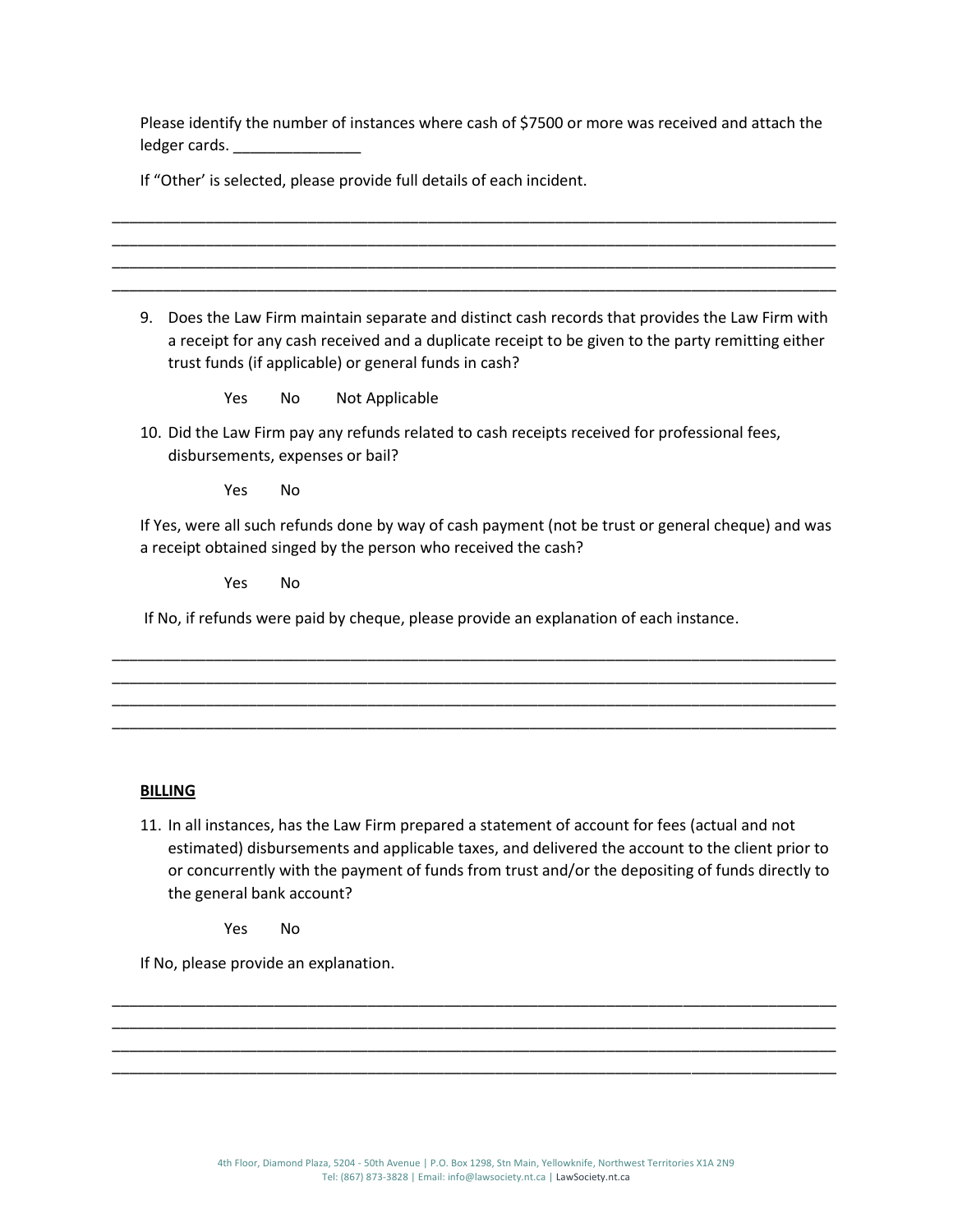12. Does the Law Firm review the account receivable balances on at least a monthly basis?

Yes No

13. Were all amounts earned by the Law Firm for fees and disbursements deposited into the Law Firm's general account?

\_\_\_\_\_\_\_\_\_\_\_\_\_\_\_\_\_\_\_\_\_\_\_\_\_\_\_\_\_\_\_\_\_\_\_\_\_\_\_\_\_\_\_\_\_\_\_\_\_\_\_\_\_\_\_\_\_\_\_\_\_\_\_\_\_\_\_\_\_\_\_\_\_\_\_\_\_\_\_\_\_\_\_\_\_ \_\_\_\_\_\_\_\_\_\_\_\_\_\_\_\_\_\_\_\_\_\_\_\_\_\_\_\_\_\_\_\_\_\_\_\_\_\_\_\_\_\_\_\_\_\_\_\_\_\_\_\_\_\_\_\_\_\_\_\_\_\_\_\_\_\_\_\_\_\_\_\_\_\_\_\_\_\_\_\_\_\_\_\_\_ \_\_\_\_\_\_\_\_\_\_\_\_\_\_\_\_\_\_\_\_\_\_\_\_\_\_\_\_\_\_\_\_\_\_\_\_\_\_\_\_\_\_\_\_\_\_\_\_\_\_\_\_\_\_\_\_\_\_\_\_\_\_\_\_\_\_\_\_\_\_\_\_\_\_\_\_\_\_\_\_\_\_\_\_\_ \_\_\_\_\_\_\_\_\_\_\_\_\_\_\_\_\_\_\_\_\_\_\_\_\_\_\_\_\_\_\_\_\_\_\_\_\_\_\_\_\_\_\_\_\_\_\_\_\_\_\_\_\_\_\_\_\_\_\_\_\_\_\_\_\_\_\_\_\_\_\_\_\_\_\_\_\_\_\_\_\_\_\_\_\_

Yes No

If No, please provide an explanation.

14. Were more than 20% of the Law Firm's billings attributable to one client and/or related client group?

Yes No

If Yes, please identify the client and/or related client group and the approximate percentage of fees attributed to that client and/or related client group.

\_\_\_\_\_\_\_\_\_\_\_\_\_\_\_\_\_\_\_\_\_\_\_\_\_\_\_\_\_\_\_\_\_\_\_\_\_\_\_\_\_\_\_\_\_\_\_\_\_\_\_\_\_\_\_\_\_\_ \_\_\_\_\_\_\_\_\_\_\_\_\_

\_\_\_\_\_\_\_\_\_\_\_\_\_\_\_\_\_\_\_\_\_\_\_\_\_\_\_\_\_\_\_\_\_\_\_\_\_\_\_\_\_\_\_\_\_\_\_\_\_\_\_\_\_\_\_\_\_\_ \_\_\_\_\_\_\_\_\_\_\_\_\_

\_\_\_\_\_\_\_\_\_\_\_\_\_\_\_\_\_\_\_\_\_\_\_\_\_\_\_\_\_\_\_\_\_\_\_\_\_\_\_\_\_\_\_\_\_\_\_\_\_\_\_\_\_\_\_\_\_\_\_\_\_\_\_\_\_\_\_\_\_\_\_\_\_\_\_\_\_\_\_\_\_\_\_\_\_ \_\_\_\_\_\_\_\_\_\_\_\_\_\_\_\_\_\_\_\_\_\_\_\_\_\_\_\_\_\_\_\_\_\_\_\_\_\_\_\_\_\_\_\_\_\_\_\_\_\_\_\_\_\_\_\_\_\_\_\_\_\_\_\_\_\_\_\_\_\_\_\_\_\_\_\_\_\_\_\_\_\_\_\_\_ \_\_\_\_\_\_\_\_\_\_\_\_\_\_\_\_\_\_\_\_\_\_\_\_\_\_\_\_\_\_\_\_\_\_\_\_\_\_\_\_\_\_\_\_\_\_\_\_\_\_\_\_\_\_\_\_\_\_\_\_\_\_\_\_\_\_\_\_\_\_\_\_\_\_\_\_\_\_\_\_\_\_\_\_\_ \_\_\_\_\_\_\_\_\_\_\_\_\_\_\_\_\_\_\_\_\_\_\_\_\_\_\_\_\_\_\_\_\_\_\_\_\_\_\_\_\_\_\_\_\_\_\_\_\_\_\_\_\_\_\_\_\_\_\_\_\_\_\_\_\_\_\_\_\_\_\_\_\_\_\_\_\_\_\_\_\_\_\_\_\_

Client **Percentage** 

Do you have any additional comments regarding the questions in Section B?

**END OF SECTION B**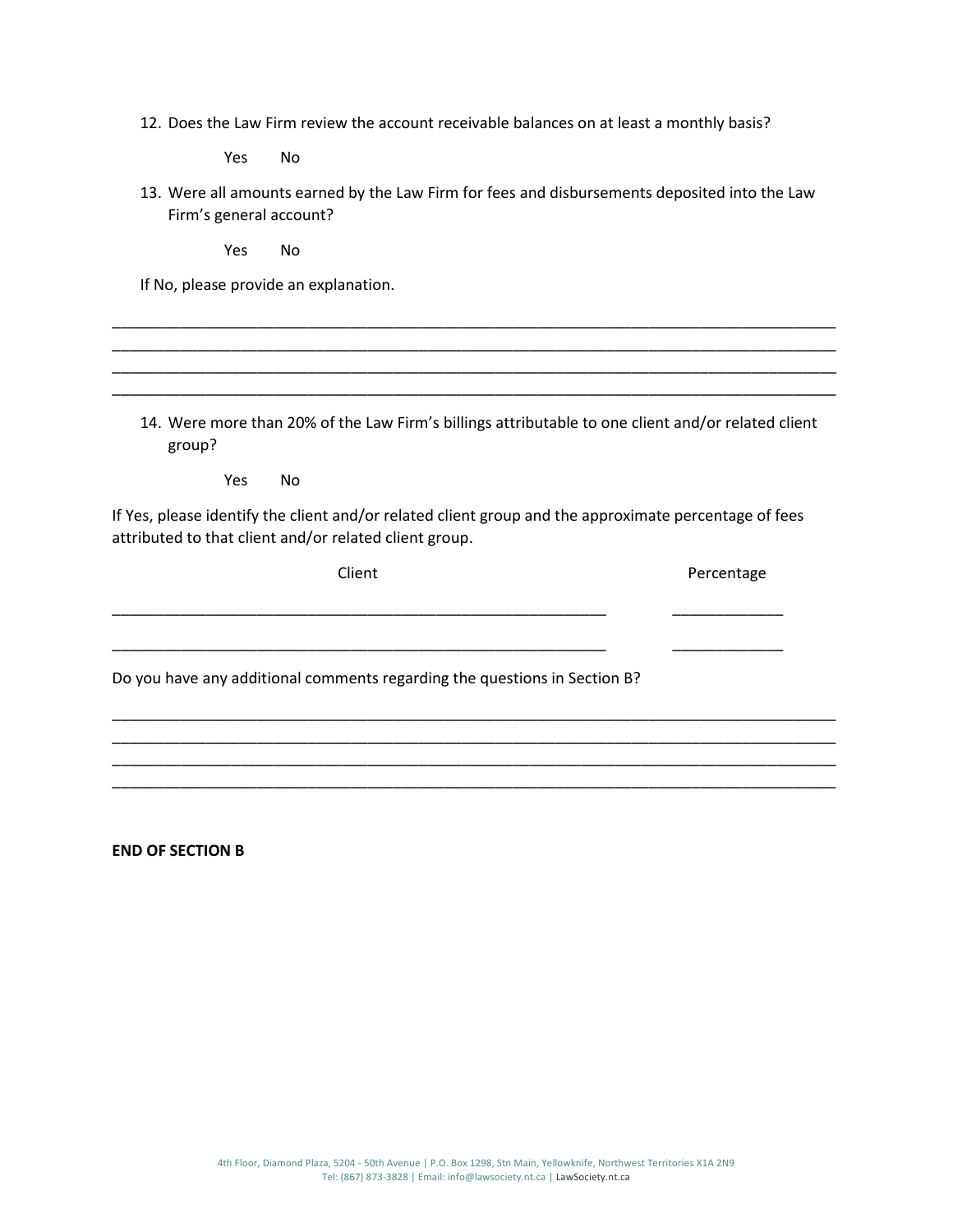# **SECTION C – TRUST BANK ACCOUNT – TO BE COMPLETED BY ALL FIRMS THAT OPERATE ONE OR MORE TRUST ACCOUNTS.**

Not Applicable (go to Other Trust Valuables)

1. List all trust accounts held by the firm in the Northwest Territories. List account numbers, financial institution and address for all accounts. (textbox with sections)

| <b>Account Number</b> | <b>Financial Institution</b> | Address |
|-----------------------|------------------------------|---------|
|                       |                              |         |
|                       |                              |         |
|                       |                              |         |
|                       |                              |         |
|                       |                              |         |
|                       |                              |         |

2. Has the Law Firm completed annual Canadian Deposit Insurance Corporation (CDIC) report(s) with financial institution(s) regarding the Law Firm trust accounts?

Yes No

If No, please provide an explanation.

3. Has the Law Firm instructed, in writing, each savings institution where it maintains a pooled trust account to remit the interest earned on that account to the Northwest Territories Law Foundation?

\_\_\_\_\_\_\_\_\_\_\_\_\_\_\_\_\_\_\_\_\_\_\_\_\_\_\_\_\_\_\_\_\_\_\_\_\_\_\_\_\_\_\_\_\_\_\_\_\_\_\_\_\_\_\_\_\_\_\_\_\_\_\_\_\_\_\_\_\_\_\_\_\_\_\_\_\_\_\_\_\_\_\_\_\_ \_\_\_\_\_\_\_\_\_\_\_\_\_\_\_\_\_\_\_\_\_\_\_\_\_\_\_\_\_\_\_\_\_\_\_\_\_\_\_\_\_\_\_\_\_\_\_\_\_\_\_\_\_\_\_\_\_\_\_\_\_\_\_\_\_\_\_\_\_\_\_\_\_\_\_\_\_\_\_\_\_\_\_\_\_ \_\_\_\_\_\_\_\_\_\_\_\_\_\_\_\_\_\_\_\_\_\_\_\_\_\_\_\_\_\_\_\_\_\_\_\_\_\_\_\_\_\_\_\_\_\_\_\_\_\_\_\_\_\_\_\_\_\_\_\_\_\_\_\_\_\_\_\_\_\_\_\_\_\_\_\_\_\_\_\_\_\_\_\_\_ \_\_\_\_\_\_\_\_\_\_\_\_\_\_\_\_\_\_\_\_\_\_\_\_\_\_\_\_\_\_\_\_\_\_\_\_\_\_\_\_\_\_\_\_\_\_\_\_\_\_\_\_\_\_\_\_\_\_\_\_\_\_\_\_\_\_\_\_\_\_\_\_\_\_\_\_\_\_\_\_\_\_\_\_\_

\_\_\_\_\_\_\_\_\_\_\_\_\_\_\_\_\_\_\_\_\_\_\_\_\_\_\_\_\_\_\_\_\_\_\_\_\_\_\_\_\_\_\_\_\_\_\_\_\_\_\_\_\_\_\_\_\_\_\_\_\_\_\_\_\_\_\_\_\_\_\_\_\_\_\_\_\_\_\_\_\_\_\_\_\_ \_\_\_\_\_\_\_\_\_\_\_\_\_\_\_\_\_\_\_\_\_\_\_\_\_\_\_\_\_\_\_\_\_\_\_\_\_\_\_\_\_\_\_\_\_\_\_\_\_\_\_\_\_\_\_\_\_\_\_\_\_\_\_\_\_\_\_\_\_\_\_\_\_\_\_\_\_\_\_\_\_\_\_\_\_ \_\_\_\_\_\_\_\_\_\_\_\_\_\_\_\_\_\_\_\_\_\_\_\_\_\_\_\_\_\_\_\_\_\_\_\_\_\_\_\_\_\_\_\_\_\_\_\_\_\_\_\_\_\_\_\_\_\_\_\_\_\_\_\_\_\_\_\_\_\_\_\_\_\_\_\_\_\_\_\_\_\_\_\_\_ \_\_\_\_\_\_\_\_\_\_\_\_\_\_\_\_\_\_\_\_\_\_\_\_\_\_\_\_\_\_\_\_\_\_\_\_\_\_\_\_\_\_\_\_\_\_\_\_\_\_\_\_\_\_\_\_\_\_\_\_\_\_\_\_\_\_\_\_\_\_\_\_\_\_\_\_\_\_\_\_\_\_\_\_\_

Yes No

If No, please provide an explanation.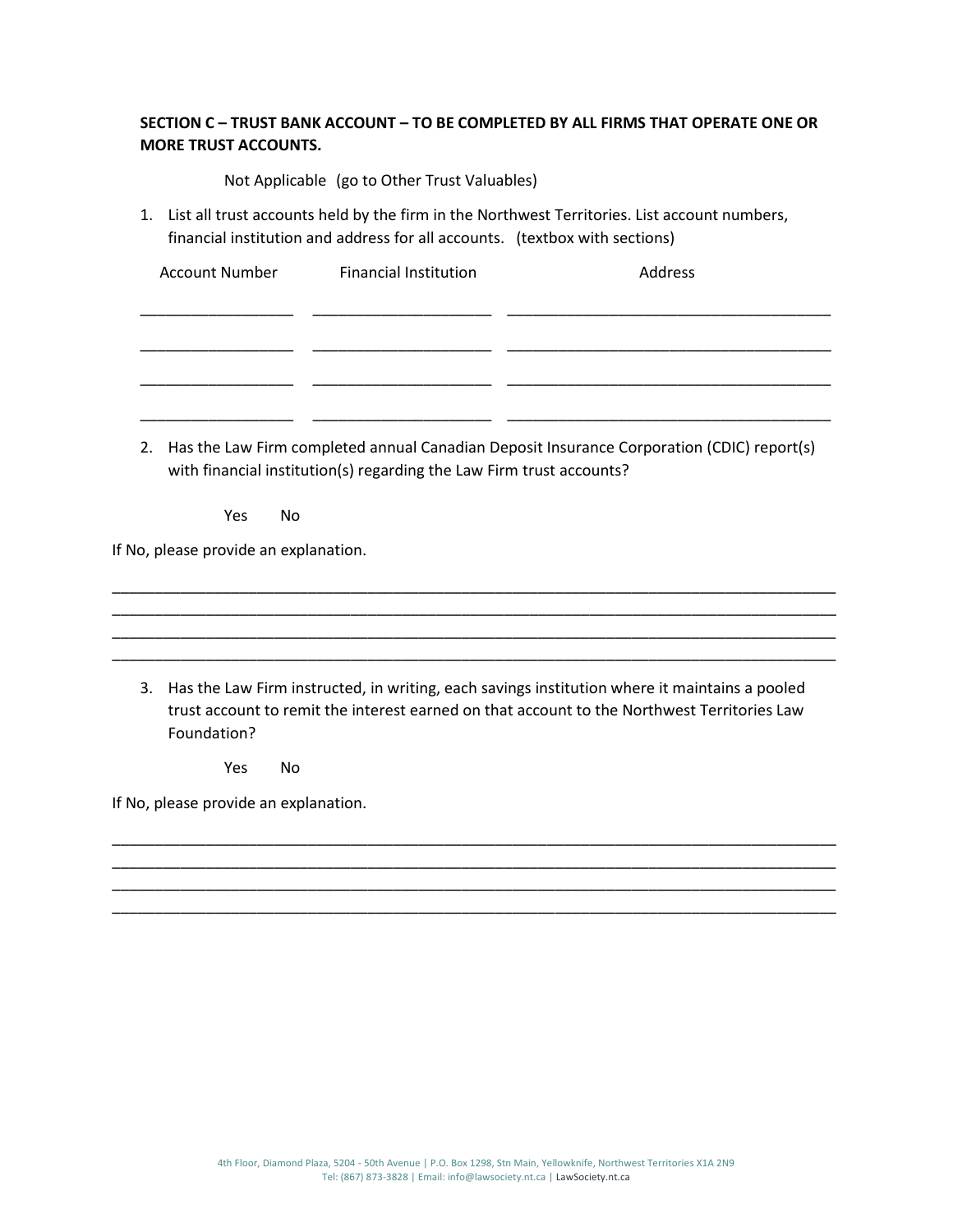# **BOOKS AND RECORDS**

4. Are the Law Firm trust books and records for the current year and the two previous years kept at the Law Firm's principal place of practice in the Northwest Territories?

\_\_\_\_\_\_\_\_\_\_\_\_\_\_\_\_\_\_\_\_\_\_\_\_\_\_\_\_\_\_\_\_\_\_\_\_\_\_\_\_\_\_\_\_\_\_\_\_\_\_\_\_\_\_\_\_\_\_\_\_\_\_\_\_\_\_\_\_\_\_\_\_\_\_\_\_\_\_\_\_\_\_\_\_\_ \_\_\_\_\_\_\_\_\_\_\_\_\_\_\_\_\_\_\_\_\_\_\_\_\_\_\_\_\_\_\_\_\_\_\_\_\_\_\_\_\_\_\_\_\_\_\_\_\_\_\_\_\_\_\_\_\_\_\_\_\_\_\_\_\_\_\_\_\_\_\_\_\_\_\_\_\_\_\_\_\_\_\_\_\_ \_\_\_\_\_\_\_\_\_\_\_\_\_\_\_\_\_\_\_\_\_\_\_\_\_\_\_\_\_\_\_\_\_\_\_\_\_\_\_\_\_\_\_\_\_\_\_\_\_\_\_\_\_\_\_\_\_\_\_\_\_\_\_\_\_\_\_\_\_\_\_\_\_\_\_\_\_\_\_\_\_\_\_\_\_ \_\_\_\_\_\_\_\_\_\_\_\_\_\_\_\_\_\_\_\_\_\_\_\_\_\_\_\_\_\_\_\_\_\_\_\_\_\_\_\_\_\_\_\_\_\_\_\_\_\_\_\_\_\_\_\_\_\_\_\_\_\_\_\_\_\_\_\_\_\_\_\_\_\_\_\_\_\_\_\_\_\_\_\_\_

Yes No

If No, please provide an explanation.

5. Did the Law Firm maintain the following trust records for the entire Reporting Period and to the date of certifying this report?

*Select all reports that were maintained during the Reporting Period and up to the date of certifying this Report*

*Chronological Trust Journal – showing*

Date of receipt or date of withdrawal

Source of the trust money received or the name of the payee to whom the trust payment or withdrawal was made

The form in which the trust money was received

The client and/or file number

In the case of transfers between individual client ledgers, the client name and file number for both the source and destination of the trust money transferred between client ledgers

The receipt or cheque number

The amount of the receipt, withdrawal or transfer

A running balance of the total amount in the trust account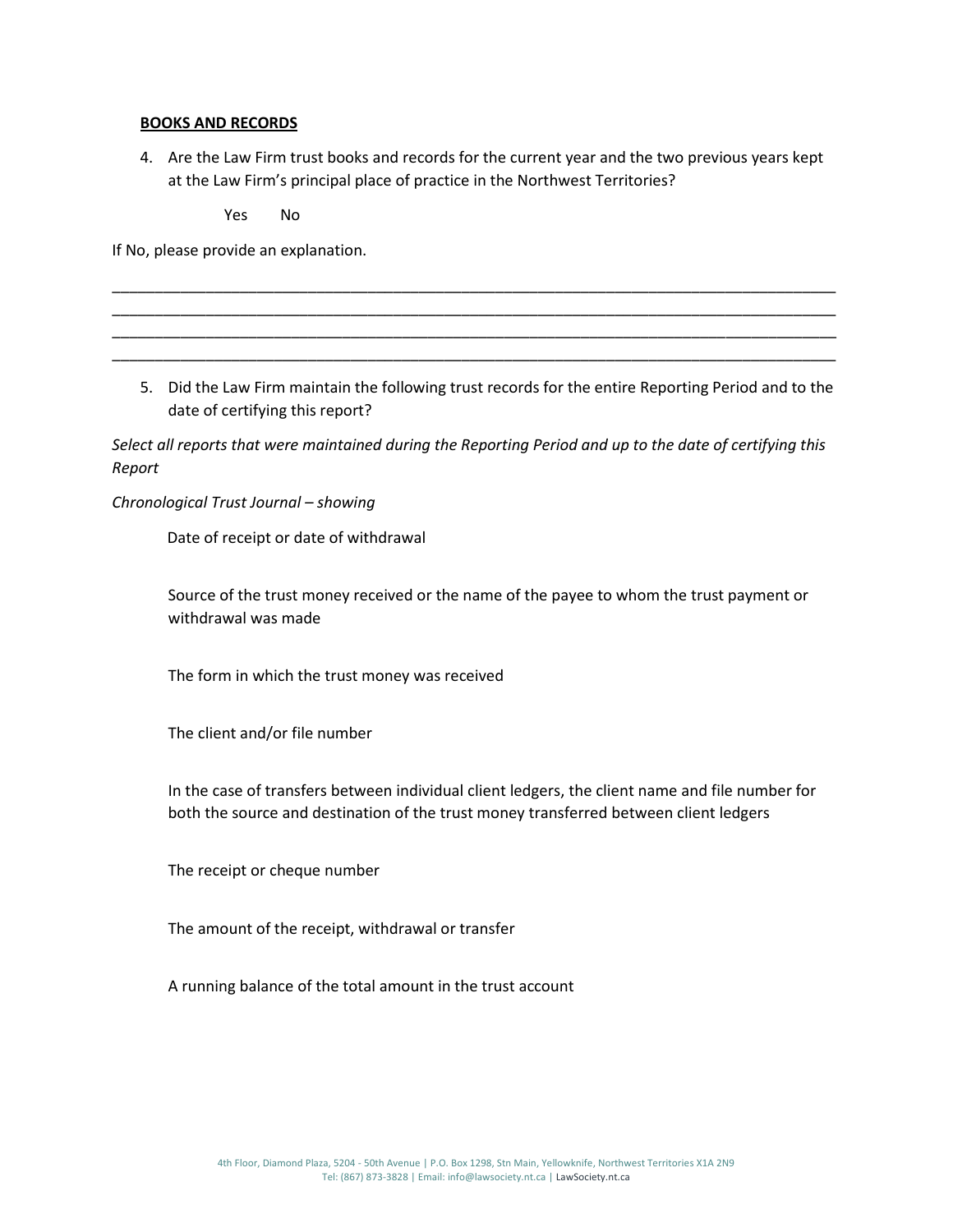*Trust ledger for each client matter – showing*

The name, matter description and file number of the client

All receipts and withdrawals, in chronological order with the dates of receipt and withdrawal and indicating the source of the money or the payee, the receipt or cheque number, if applicable, and a description of the nature of the receipt or withdrawal

A running balance of the amount of trust money remaining for each matter

# *Trust Transfer Journal – showing*

All transfers of money between client matter trust ledgers or a chronological file of copies of all documents by which transfers of money between trust ledgers were affected

\_\_\_\_\_\_\_\_\_\_\_\_\_\_\_\_\_\_\_\_\_\_\_\_\_\_\_\_\_\_\_\_\_\_\_\_\_\_\_\_\_\_\_\_\_\_\_\_\_\_\_\_\_\_\_\_\_\_\_\_\_\_\_\_\_\_\_\_\_\_\_\_\_\_\_\_\_\_\_\_\_\_\_\_\_ \_\_\_\_\_\_\_\_\_\_\_\_\_\_\_\_\_\_\_\_\_\_\_\_\_\_\_\_\_\_\_\_\_\_\_\_\_\_\_\_\_\_\_\_\_\_\_\_\_\_\_\_\_\_\_\_\_\_\_\_\_\_\_\_\_\_\_\_\_\_\_\_\_\_\_\_\_\_\_\_\_\_\_\_\_ \_\_\_\_\_\_\_\_\_\_\_\_\_\_\_\_\_\_\_\_\_\_\_\_\_\_\_\_\_\_\_\_\_\_\_\_\_\_\_\_\_\_\_\_\_\_\_\_\_\_\_\_\_\_\_\_\_\_\_\_\_\_\_\_\_\_\_\_\_\_\_\_\_\_\_\_\_\_\_\_\_\_\_\_\_ \_\_\_\_\_\_\_\_\_\_\_\_\_\_\_\_\_\_\_\_\_\_\_\_\_\_\_\_\_\_\_\_\_\_\_\_\_\_\_\_\_\_\_\_\_\_\_\_\_\_\_\_\_\_\_\_\_\_\_\_\_\_\_\_\_\_\_\_\_\_\_\_\_\_\_\_\_\_\_\_\_\_\_\_\_

\_\_\_\_\_\_\_\_\_\_\_\_\_\_\_\_\_\_\_\_\_\_\_\_\_\_\_\_\_\_\_\_\_\_\_\_\_\_\_\_\_\_\_\_\_\_\_\_\_\_\_\_\_\_\_\_\_\_\_\_\_\_\_\_\_\_\_\_\_\_\_\_\_\_\_\_\_\_\_\_\_\_\_\_\_ \_\_\_\_\_\_\_\_\_\_\_\_\_\_\_\_\_\_\_\_\_\_\_\_\_\_\_\_\_\_\_\_\_\_\_\_\_\_\_\_\_\_\_\_\_\_\_\_\_\_\_\_\_\_\_\_\_\_\_\_\_\_\_\_\_\_\_\_\_\_\_\_\_\_\_\_\_\_\_\_\_\_\_\_\_ \_\_\_\_\_\_\_\_\_\_\_\_\_\_\_\_\_\_\_\_\_\_\_\_\_\_\_\_\_\_\_\_\_\_\_\_\_\_\_\_\_\_\_\_\_\_\_\_\_\_\_\_\_\_\_\_\_\_\_\_\_\_\_\_\_\_\_\_\_\_\_\_\_\_\_\_\_\_\_\_\_\_\_\_\_ \_\_\_\_\_\_\_\_\_\_\_\_\_\_\_\_\_\_\_\_\_\_\_\_\_\_\_\_\_\_\_\_\_\_\_\_\_\_\_\_\_\_\_\_\_\_\_\_\_\_\_\_\_\_\_\_\_\_\_\_\_\_\_\_\_\_\_\_\_\_\_\_\_\_\_\_\_\_\_\_\_\_\_\_\_

If any of the above in Question 5 remain unchecked, please provide an explanation.

Are all the above records maintained up to the date of certifying this Report?

Yes No

If No, please provide an explanation.

#### **POOLED TRUST ACCOUNTS AND SEPARATE INTEREST-BEARING TRUST ACCOUNTS**

6. Do all pooled trust accounts meet the following requirements? *Select all that apply*

Designated as "trust" on the face of the bank statement

Kept in a financial institution as required by Rule 124(2)

Provide monthly statements, cheque images and supporting documentation for other charges

"Trust" is marked on the face of all trust cheques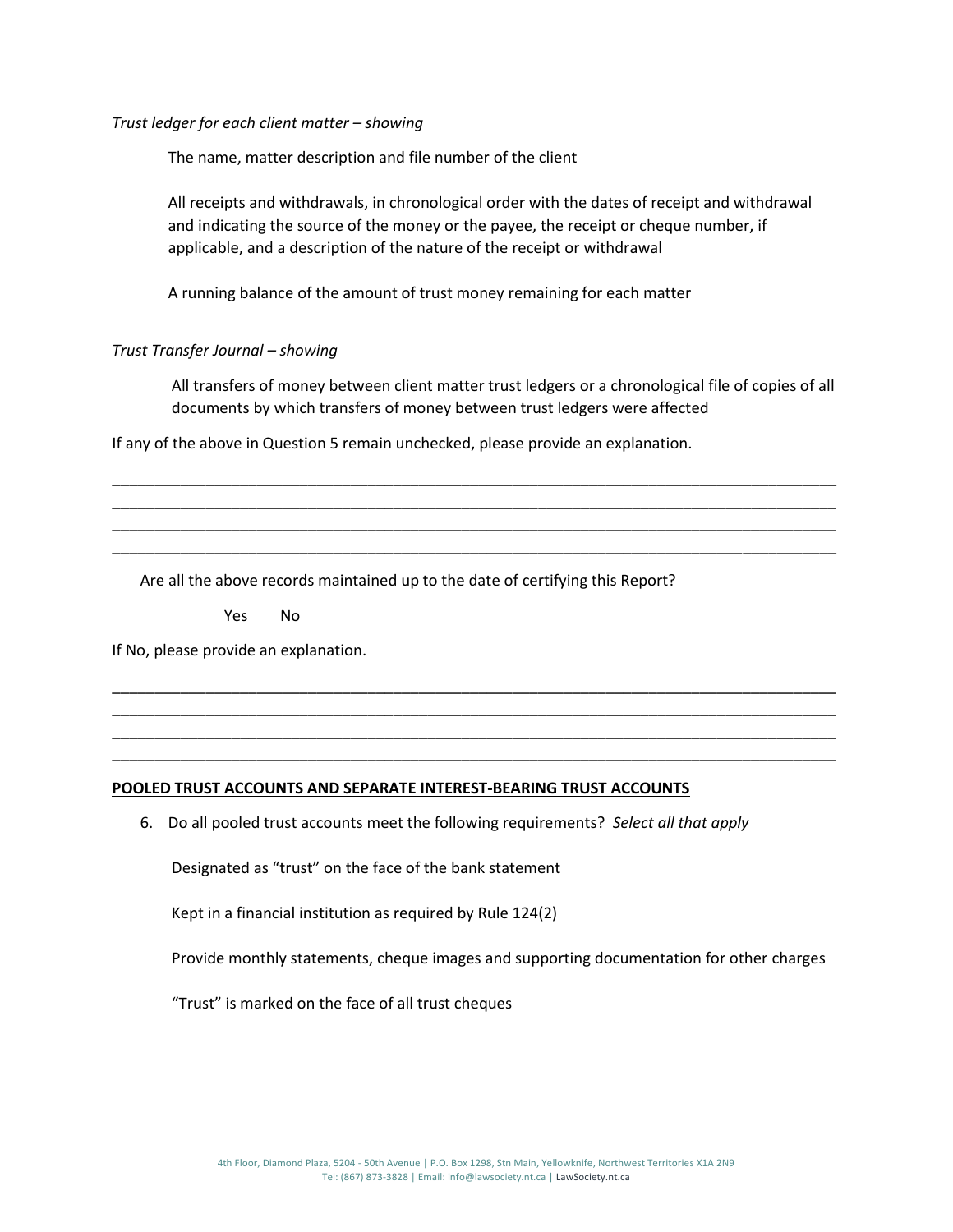| If any of the above in Question 6 remain unchecked, please provide an explanation. |  |  |  |  |  |  |  |  |
|------------------------------------------------------------------------------------|--|--|--|--|--|--|--|--|
|------------------------------------------------------------------------------------|--|--|--|--|--|--|--|--|

\_\_\_\_\_\_\_\_\_\_\_\_\_\_\_\_\_\_\_\_\_\_\_\_\_\_\_\_\_\_\_\_\_\_\_\_\_\_\_\_\_\_\_\_\_\_\_\_\_\_\_\_\_\_\_\_\_\_\_\_\_\_\_\_\_\_\_\_\_\_\_\_\_\_\_\_\_\_\_\_\_\_\_\_\_ \_\_\_\_\_\_\_\_\_\_\_\_\_\_\_\_\_\_\_\_\_\_\_\_\_\_\_\_\_\_\_\_\_\_\_\_\_\_\_\_\_\_\_\_\_\_\_\_\_\_\_\_\_\_\_\_\_\_\_\_\_\_\_\_\_\_\_\_\_\_\_\_\_\_\_\_\_\_\_\_\_\_\_\_\_

\_\_\_\_\_\_\_\_\_\_\_\_\_\_\_\_\_\_\_\_\_\_\_\_\_\_\_\_\_\_\_\_\_\_\_\_\_\_\_\_\_\_\_\_\_\_\_\_\_\_\_\_\_\_\_\_\_\_\_\_\_\_\_\_\_\_\_\_\_\_\_\_\_\_\_\_\_\_\_\_\_\_\_\_\_ \_\_\_\_\_\_\_\_\_\_\_\_\_\_\_\_\_\_\_\_\_\_\_\_\_\_\_\_\_\_\_\_\_\_\_\_\_\_\_\_\_\_\_\_\_\_\_\_\_\_\_\_\_\_\_\_\_\_\_\_\_\_\_\_\_\_\_\_\_\_\_\_\_\_\_\_\_\_\_\_\_\_\_\_\_ 7. Does the Law Firm maintain any separate interest-bearing trust accounts? Yes No If No, go to question 10 in this section. If Yes, are all the separate interest-bearing trust accounts kept in the name of the Law Firm and have been designated in trust for the client, identified by file name or client name? Yes No If No, please provide an explanation. \_\_\_\_\_\_\_\_\_\_\_\_\_\_\_\_\_\_\_\_\_\_\_\_\_\_\_\_\_\_\_\_\_\_\_\_\_\_\_\_\_\_\_\_\_\_\_\_\_\_\_\_\_\_\_\_\_\_\_\_\_\_\_\_\_\_\_\_\_\_\_\_\_\_\_\_\_\_\_\_\_\_\_\_\_ \_\_\_\_\_\_\_\_\_\_\_\_\_\_\_\_\_\_\_\_\_\_\_\_\_\_\_\_\_\_\_\_\_\_\_\_\_\_\_\_\_\_\_\_\_\_\_\_\_\_\_\_\_\_\_\_\_\_\_\_\_\_\_\_\_\_\_\_\_\_\_\_\_\_\_\_\_\_\_\_\_\_\_\_\_ \_\_\_\_\_\_\_\_\_\_\_\_\_\_\_\_\_\_\_\_\_\_\_\_\_\_\_\_\_\_\_\_\_\_\_\_\_\_\_\_\_\_\_\_\_\_\_\_\_\_\_\_\_\_\_\_\_\_\_\_\_\_\_\_\_\_\_\_\_\_\_\_\_\_\_\_\_\_\_\_\_\_\_\_\_ \_\_\_\_\_\_\_\_\_\_\_\_\_\_\_\_\_\_\_\_\_\_\_\_\_\_\_\_\_\_\_\_\_\_\_\_\_\_\_\_\_\_\_\_\_\_\_\_\_\_\_\_\_\_\_\_\_\_\_\_\_\_\_\_\_\_\_\_\_\_\_\_\_\_\_\_\_\_\_\_\_\_\_\_\_ 8. Is the receipt of interest on a separate interest-bearing trust account recorded when the Law Firm is informed of the amounts but not later than the next monthly bank reconciliation of those funds? Yes No If No, please provide an explanation. \_\_\_\_\_\_\_\_\_\_\_\_\_\_\_\_\_\_\_\_\_\_\_\_\_\_\_\_\_\_\_\_\_\_\_\_\_\_\_\_\_\_\_\_\_\_\_\_\_\_\_\_\_\_\_\_\_\_\_\_\_\_\_\_\_\_\_\_\_\_\_\_\_\_\_\_\_\_\_\_\_\_\_\_\_ \_\_\_\_\_\_\_\_\_\_\_\_\_\_\_\_\_\_\_\_\_\_\_\_\_\_\_\_\_\_\_\_\_\_\_\_\_\_\_\_\_\_\_\_\_\_\_\_\_\_\_\_\_\_\_\_\_\_\_\_\_\_\_\_\_\_\_\_\_\_\_\_\_\_\_\_\_\_\_\_\_\_\_\_\_ \_\_\_\_\_\_\_\_\_\_\_\_\_\_\_\_\_\_\_\_\_\_\_\_\_\_\_\_\_\_\_\_\_\_\_\_\_\_\_\_\_\_\_\_\_\_\_\_\_\_\_\_\_\_\_\_\_\_\_\_\_\_\_\_\_\_\_\_\_\_\_\_\_\_\_\_\_\_\_\_\_\_\_\_\_ \_\_\_\_\_\_\_\_\_\_\_\_\_\_\_\_\_\_\_\_\_\_\_\_\_\_\_\_\_\_\_\_\_\_\_\_\_\_\_\_\_\_\_\_\_\_\_\_\_\_\_\_\_\_\_\_\_\_\_\_\_\_\_\_\_\_\_\_\_\_\_\_\_\_\_\_\_\_\_\_\_\_\_\_\_

9. For each separate interest-bearing trust account, were the funds transferred first to the Law Firm pooled trust account before being paid out?

Yes No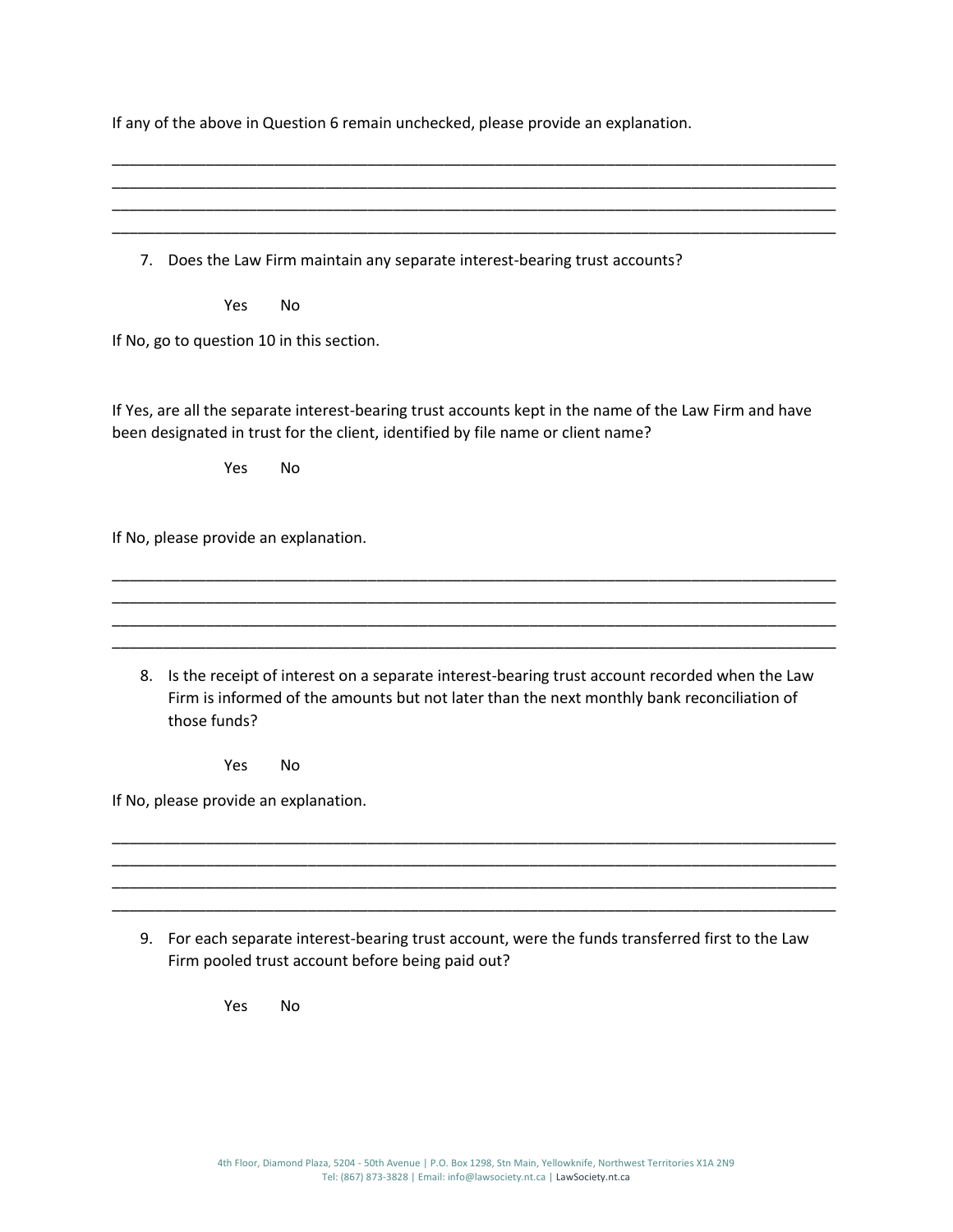If No, please provide an explanation.

| 10. Does the Law Firm retain all supporting documents for trust accounts, including:                                |
|---------------------------------------------------------------------------------------------------------------------|
| Validated and detailed deposit receipts/deposit books including credit card receipts, ATM slips<br>and bank advices |
| Bank statements, including GIC, term deposit or other bank confirmation                                             |
| If either of the above in Question 10 remain unchecked, please provide an explanation.                              |
|                                                                                                                     |
|                                                                                                                     |
|                                                                                                                     |
| <b>TRUST DEPOSITS</b>                                                                                               |
| 11. Does the Law Firm have more than \$500 of lawyers own funds in any pooled trust account?                        |
| Yes<br><b>No</b>                                                                                                    |
| If Yes, please provide an explanation.                                                                              |
|                                                                                                                     |
|                                                                                                                     |

12. Were all trust funds deposited into the Law Firm pooled trust account within two banking days?

\_\_\_\_\_\_\_\_\_\_\_\_\_\_\_\_\_\_\_\_\_\_\_\_\_\_\_\_\_\_\_\_\_\_\_\_\_\_\_\_\_\_\_\_\_\_\_\_\_\_\_\_\_\_\_\_\_\_\_\_\_\_\_\_\_\_\_\_\_\_\_\_\_\_\_\_\_\_\_\_\_\_\_\_\_ \_\_\_\_\_\_\_\_\_\_\_\_\_\_\_\_\_\_\_\_\_\_\_\_\_\_\_\_\_\_\_\_\_\_\_\_\_\_\_\_\_\_\_\_\_\_\_\_\_\_\_\_\_\_\_\_\_\_\_\_\_\_\_\_\_\_\_\_\_\_\_\_\_\_\_\_\_\_\_\_\_\_\_\_\_

\_\_\_\_\_\_\_\_\_\_\_\_\_\_\_\_\_\_\_\_\_\_\_\_\_\_\_\_\_\_\_\_\_\_\_\_\_\_\_\_\_\_\_\_\_\_\_\_\_\_\_\_\_\_\_\_\_\_\_\_\_\_\_\_\_\_\_\_\_\_\_\_\_\_\_\_\_\_\_\_\_\_\_\_\_ \_\_\_\_\_\_\_\_\_\_\_\_\_\_\_\_\_\_\_\_\_\_\_\_\_\_\_\_\_\_\_\_\_\_\_\_\_\_\_\_\_\_\_\_\_\_\_\_\_\_\_\_\_\_\_\_\_\_\_\_\_\_\_\_\_\_\_\_\_\_\_\_\_\_\_\_\_\_\_\_\_\_\_\_\_ \_\_\_\_\_\_\_\_\_\_\_\_\_\_\_\_\_\_\_\_\_\_\_\_\_\_\_\_\_\_\_\_\_\_\_\_\_\_\_\_\_\_\_\_\_\_\_\_\_\_\_\_\_\_\_\_\_\_\_\_\_\_\_\_\_\_\_\_\_\_\_\_\_\_\_\_\_\_\_\_\_\_\_\_\_ \_\_\_\_\_\_\_\_\_\_\_\_\_\_\_\_\_\_\_\_\_\_\_\_\_\_\_\_\_\_\_\_\_\_\_\_\_\_\_\_\_\_\_\_\_\_\_\_\_\_\_\_\_\_\_\_\_\_\_\_\_\_\_\_\_\_\_\_\_\_\_\_\_\_\_\_\_\_\_\_\_\_\_\_\_

Yes No

If No, please provide an explanation.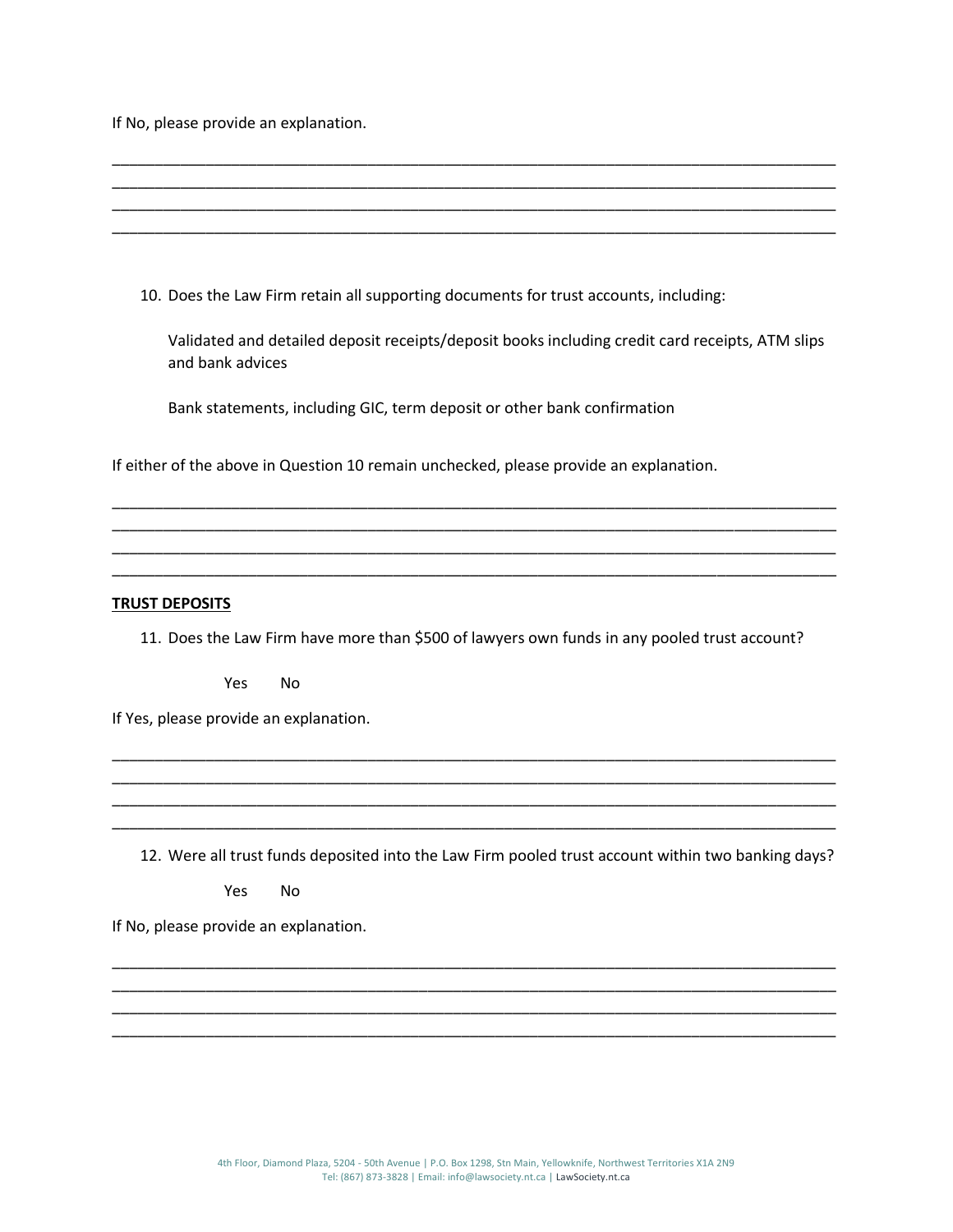13. Does the Law Firm have any monies in a trust account that do not relate to the provision of legal services?

\_\_\_\_\_\_\_\_\_\_\_\_\_\_\_\_\_\_\_\_\_\_\_\_\_\_\_\_\_\_\_\_\_\_\_\_\_\_\_\_\_\_\_\_\_\_\_\_\_\_\_\_\_\_\_\_\_\_\_\_\_\_\_\_\_\_\_\_\_\_\_\_\_\_\_\_\_\_\_\_\_\_\_\_\_ \_\_\_\_\_\_\_\_\_\_\_\_\_\_\_\_\_\_\_\_\_\_\_\_\_\_\_\_\_\_\_\_\_\_\_\_\_\_\_\_\_\_\_\_\_\_\_\_\_\_\_\_\_\_\_\_\_\_\_\_\_\_\_\_\_\_\_\_\_\_\_\_\_\_\_\_\_\_\_\_\_\_\_\_\_ \_\_\_\_\_\_\_\_\_\_\_\_\_\_\_\_\_\_\_\_\_\_\_\_\_\_\_\_\_\_\_\_\_\_\_\_\_\_\_\_\_\_\_\_\_\_\_\_\_\_\_\_\_\_\_\_\_\_\_\_\_\_\_\_\_\_\_\_\_\_\_\_\_\_\_\_\_\_\_\_\_\_\_\_\_ \_\_\_\_\_\_\_\_\_\_\_\_\_\_\_\_\_\_\_\_\_\_\_\_\_\_\_\_\_\_\_\_\_\_\_\_\_\_\_\_\_\_\_\_\_\_\_\_\_\_\_\_\_\_\_\_\_\_\_\_\_\_\_\_\_\_\_\_\_\_\_\_\_\_\_\_\_\_\_\_\_\_\_\_\_

Yes No

If No, please provide an explanation, including details of such funds.

14. Has the Law Firm endorsed any trust cheques received over to a third party instead of depositing that cheque into the Law Firm pooled trust account?

\_\_\_\_\_\_\_\_\_\_\_\_\_\_\_\_\_\_\_\_\_\_\_\_\_\_\_\_\_\_\_\_\_\_\_\_\_\_\_\_\_\_\_\_\_\_\_\_\_\_\_\_\_\_\_\_\_\_\_\_\_\_\_\_\_\_\_\_\_\_\_\_\_\_\_\_\_\_\_\_\_\_\_\_\_ \_\_\_\_\_\_\_\_\_\_\_\_\_\_\_\_\_\_\_\_\_\_\_\_\_\_\_\_\_\_\_\_\_\_\_\_\_\_\_\_\_\_\_\_\_\_\_\_\_\_\_\_\_\_\_\_\_\_\_\_\_\_\_\_\_\_\_\_\_\_\_\_\_\_\_\_\_\_\_\_\_\_\_\_\_ \_\_\_\_\_\_\_\_\_\_\_\_\_\_\_\_\_\_\_\_\_\_\_\_\_\_\_\_\_\_\_\_\_\_\_\_\_\_\_\_\_\_\_\_\_\_\_\_\_\_\_\_\_\_\_\_\_\_\_\_\_\_\_\_\_\_\_\_\_\_\_\_\_\_\_\_\_\_\_\_\_\_\_\_\_ \_\_\_\_\_\_\_\_\_\_\_\_\_\_\_\_\_\_\_\_\_\_\_\_\_\_\_\_\_\_\_\_\_\_\_\_\_\_\_\_\_\_\_\_\_\_\_\_\_\_\_\_\_\_\_\_\_\_\_\_\_\_\_\_\_\_\_\_\_\_\_\_\_\_\_\_\_\_\_\_\_\_\_\_\_

Yes No

If Yes, please provide an explanation.

#### **TRUST ACCOUNT WITHDRAWALS**

15. Did the Law Firm have a signatory to a trust account(s) who was an insolvent lawyer as defined in Rule 137(1)?

\_\_\_\_\_\_\_\_\_\_\_\_\_\_\_\_\_\_\_\_\_\_\_\_\_\_\_\_\_\_\_\_\_\_\_\_\_\_\_\_\_\_\_\_\_\_\_\_\_\_\_\_\_\_\_\_\_\_\_\_\_\_\_\_\_\_\_\_\_\_\_\_\_\_\_\_\_\_\_\_\_\_\_\_\_ \_\_\_\_\_\_\_\_\_\_\_\_\_\_\_\_\_\_\_\_\_\_\_\_\_\_\_\_\_\_\_\_\_\_\_\_\_\_\_\_\_\_\_\_\_\_\_\_\_\_\_\_\_\_\_\_\_\_\_\_\_\_\_\_\_\_\_\_\_\_\_\_\_\_\_\_\_\_\_\_\_\_\_\_\_ \_\_\_\_\_\_\_\_\_\_\_\_\_\_\_\_\_\_\_\_\_\_\_\_\_\_\_\_\_\_\_\_\_\_\_\_\_\_\_\_\_\_\_\_\_\_\_\_\_\_\_\_\_\_\_\_\_\_\_\_\_\_\_\_\_\_\_\_\_\_\_\_\_\_\_\_\_\_\_\_\_\_\_\_\_ \_\_\_\_\_\_\_\_\_\_\_\_\_\_\_\_\_\_\_\_\_\_\_\_\_\_\_\_\_\_\_\_\_\_\_\_\_\_\_\_\_\_\_\_\_\_\_\_\_\_\_\_\_\_\_\_\_\_\_\_\_\_\_\_\_\_\_\_\_\_\_\_\_\_\_\_\_\_\_\_\_\_\_\_\_

Yes No

If Yes, has the lawyer advised the Law Society of his/her financial situation?

Yes No

If No, please provide an explanation.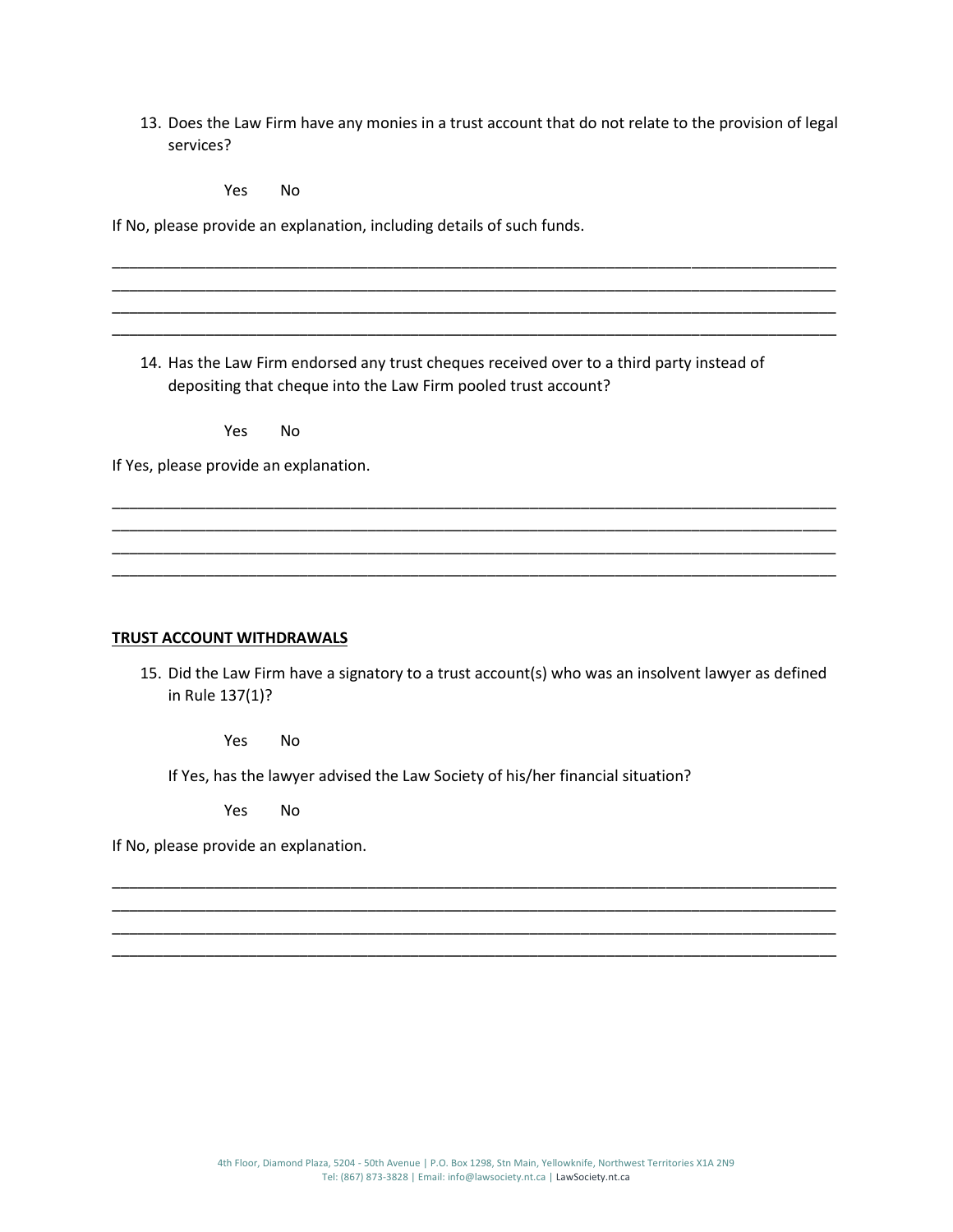16. Has the Law Firm granted sole signing authority on any trust account to any individual employed by the Law Firm who is not an active member of the Law Society?

Yes No

If Yes, please provide the name of the individual and the individual's position.

17. Did the Law Firm receive and/or disburse trust funds on behalf of another lawyer(s) who is not a part of the Law Firm?

\_\_\_\_\_\_\_\_\_\_\_\_\_\_\_\_\_\_\_\_\_\_\_\_\_\_\_\_\_\_\_\_\_\_\_\_\_\_\_\_\_\_\_\_\_\_\_\_\_\_\_\_\_\_\_\_\_\_\_\_\_\_\_\_\_\_\_\_\_\_\_\_\_\_\_\_\_\_\_\_\_\_\_\_\_

Yes No

If Yes, please provide the name of the lawyer and advise if that lawyer has signing authority on the Law Firm trust account.

\_\_\_\_\_\_\_\_\_\_\_\_\_\_\_\_\_\_\_\_\_\_\_\_\_\_\_\_\_\_\_\_\_\_\_\_\_\_\_\_\_\_\_\_\_\_\_\_\_\_\_\_\_\_\_\_\_\_\_\_\_\_\_\_\_\_\_\_\_\_\_\_\_\_\_\_\_\_\_\_\_\_\_\_\_

18. Were all withdrawals of trust funds from a pooled trust account authorized by a lawyer of the Law Firm?

Yes No

If No, please provide an explanation.

19. Has the Law Firm used electronic funds transfers to withdraw funds from trust accounts?

\_\_\_\_\_\_\_\_\_\_\_\_\_\_\_\_\_\_\_\_\_\_\_\_\_\_\_\_\_\_\_\_\_\_\_\_\_\_\_\_\_\_\_\_\_\_\_\_\_\_\_\_\_\_\_\_\_\_\_\_\_\_\_\_\_\_\_\_\_\_\_\_\_\_\_\_\_\_\_\_\_\_\_\_\_ \_\_\_\_\_\_\_\_\_\_\_\_\_\_\_\_\_\_\_\_\_\_\_\_\_\_\_\_\_\_\_\_\_\_\_\_\_\_\_\_\_\_\_\_\_\_\_\_\_\_\_\_\_\_\_\_\_\_\_\_\_\_\_\_\_\_\_\_\_\_\_\_\_\_\_\_\_\_\_\_\_\_\_\_\_ \_\_\_\_\_\_\_\_\_\_\_\_\_\_\_\_\_\_\_\_\_\_\_\_\_\_\_\_\_\_\_\_\_\_\_\_\_\_\_\_\_\_\_\_\_\_\_\_\_\_\_\_\_\_\_\_\_\_\_\_\_\_\_\_\_\_\_\_\_\_\_\_\_\_\_\_\_\_\_\_\_\_\_\_\_ \_\_\_\_\_\_\_\_\_\_\_\_\_\_\_\_\_\_\_\_\_\_\_\_\_\_\_\_\_\_\_\_\_\_\_\_\_\_\_\_\_\_\_\_\_\_\_\_\_\_\_\_\_\_\_\_\_\_\_\_\_\_\_\_\_\_\_\_\_\_\_\_\_\_\_\_\_\_\_\_\_\_\_\_\_

Yes No

If Yes, were those electronic funds transfers conducted in accordance with the Rules?

Yes No

If N please provide an explanation.

20. At any time during the Reporting Period, did the Law Firm have any trust cheques which were not cashed within 1 year of issuance?

\_\_\_\_\_\_\_\_\_\_\_\_\_\_\_\_\_\_\_\_\_\_\_\_\_\_\_\_\_\_\_\_\_\_\_\_\_\_\_\_\_\_\_\_\_\_\_\_\_\_\_\_\_\_\_\_\_\_\_\_\_\_\_\_\_\_\_\_\_\_\_\_\_\_\_\_\_\_\_\_\_\_\_\_\_ \_\_\_\_\_\_\_\_\_\_\_\_\_\_\_\_\_\_\_\_\_\_\_\_\_\_\_\_\_\_\_\_\_\_\_\_\_\_\_\_\_\_\_\_\_\_\_\_\_\_\_\_\_\_\_\_\_\_\_\_\_\_\_\_\_\_\_\_\_\_\_\_\_\_\_\_\_\_\_\_\_\_\_\_\_ \_\_\_\_\_\_\_\_\_\_\_\_\_\_\_\_\_\_\_\_\_\_\_\_\_\_\_\_\_\_\_\_\_\_\_\_\_\_\_\_\_\_\_\_\_\_\_\_\_\_\_\_\_\_\_\_\_\_\_\_\_\_\_\_\_\_\_\_\_\_\_\_\_\_\_\_\_\_\_\_\_\_\_\_\_ \_\_\_\_\_\_\_\_\_\_\_\_\_\_\_\_\_\_\_\_\_\_\_\_\_\_\_\_\_\_\_\_\_\_\_\_\_\_\_\_\_\_\_\_\_\_\_\_\_\_\_\_\_\_\_\_\_\_\_\_\_\_\_\_\_\_\_\_\_\_\_\_\_\_\_\_\_\_\_\_\_\_\_\_\_

Yes No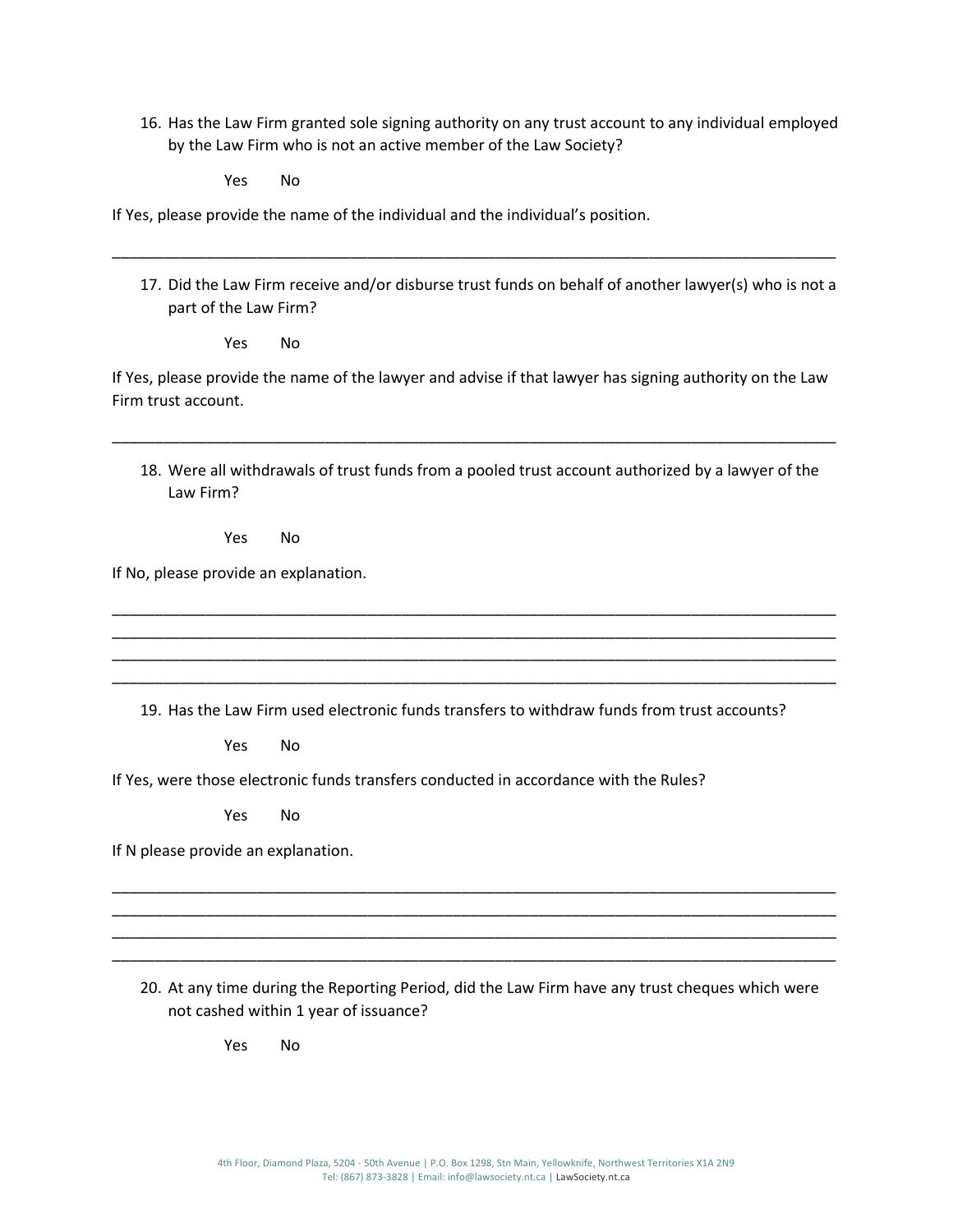| If Yes, please list the cheque numbers, the amount of each cheque and the date of issuance. |  |  |
|---------------------------------------------------------------------------------------------|--|--|
|                                                                                             |  |  |

| Cheque Number                         | Amount                                                                                           | Date |  |
|---------------------------------------|--------------------------------------------------------------------------------------------------|------|--|
|                                       |                                                                                                  |      |  |
|                                       |                                                                                                  |      |  |
|                                       |                                                                                                  |      |  |
|                                       |                                                                                                  |      |  |
|                                       | 21. Were any trust cheques made out to "Cash" or "Bearer"?                                       |      |  |
| Yes                                   | No                                                                                               |      |  |
|                                       | If Yes, please provide details of the transactions.                                              |      |  |
|                                       |                                                                                                  |      |  |
|                                       |                                                                                                  |      |  |
| the withdrawal?                       | 22. Were withdrawals from trust accounts made only when the client had sufficient funds to cover |      |  |
| Yes                                   | No                                                                                               |      |  |
| If No, please provide an explanation. |                                                                                                  |      |  |
|                                       |                                                                                                  |      |  |
|                                       |                                                                                                  |      |  |
|                                       |                                                                                                  |      |  |
| <b>SHORTAGES</b>                      |                                                                                                  |      |  |
| more than 7 days?                     | 23. During the Reporting Period, were there any trust shortages that remained uncorrected for    |      |  |
| Yes                                   | No                                                                                               |      |  |
|                                       | If Yes, were these reported to the Law Society?                                                  |      |  |
| Yes                                   | No                                                                                               |      |  |

If No, please provide an explanation.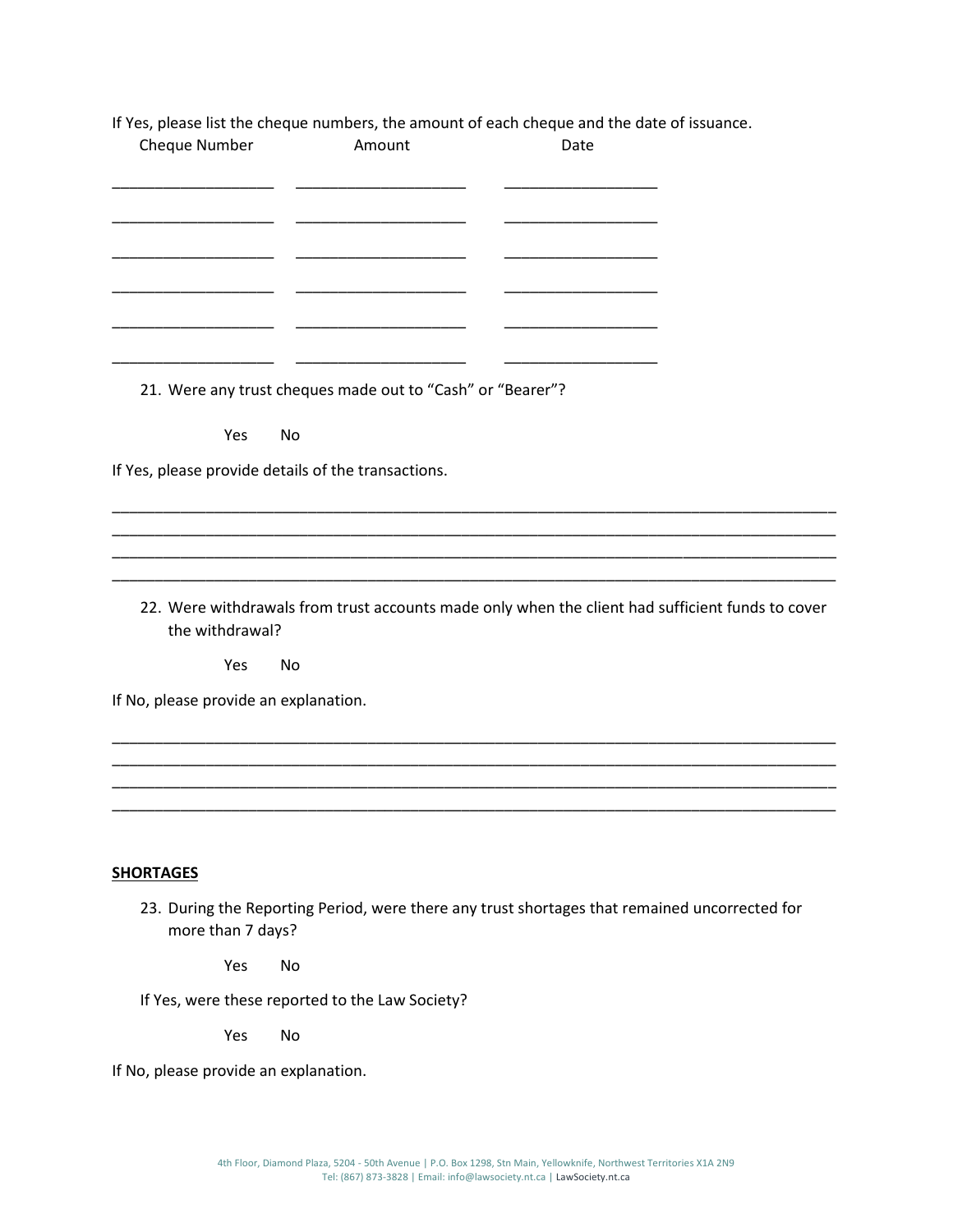24. Were there any trust shortages of more than \$2,500 during the Reporting Period?

\_\_\_\_\_\_\_\_\_\_\_\_\_\_\_\_\_\_\_\_\_\_\_\_\_\_\_\_\_\_\_\_\_\_\_\_\_\_\_\_\_\_\_\_\_\_\_\_\_\_\_\_\_\_\_\_\_\_\_\_\_\_\_\_\_\_\_\_\_\_\_\_\_\_\_\_\_\_\_\_\_\_\_\_\_ \_\_\_\_\_\_\_\_\_\_\_\_\_\_\_\_\_\_\_\_\_\_\_\_\_\_\_\_\_\_\_\_\_\_\_\_\_\_\_\_\_\_\_\_\_\_\_\_\_\_\_\_\_\_\_\_\_\_\_\_\_\_\_\_\_\_\_\_\_\_\_\_\_\_\_\_\_\_\_\_\_\_\_\_\_ \_\_\_\_\_\_\_\_\_\_\_\_\_\_\_\_\_\_\_\_\_\_\_\_\_\_\_\_\_\_\_\_\_\_\_\_\_\_\_\_\_\_\_\_\_\_\_\_\_\_\_\_\_\_\_\_\_\_\_\_\_\_\_\_\_\_\_\_\_\_\_\_\_\_\_\_\_\_\_\_\_\_\_\_\_ \_\_\_\_\_\_\_\_\_\_\_\_\_\_\_\_\_\_\_\_\_\_\_\_\_\_\_\_\_\_\_\_\_\_\_\_\_\_\_\_\_\_\_\_\_\_\_\_\_\_\_\_\_\_\_\_\_\_\_\_\_\_\_\_\_\_\_\_\_\_\_\_\_\_\_\_\_\_\_\_\_\_\_\_\_

Yes No

If Yes, were these reported to the Law Society?

Yes No

If No, please provide an explanation.

25. At any time during the Reporting Period, did the Law Firm issue a cheque from a trust account that was returned due to insufficient or held funds in the trust account?

\_\_\_\_\_\_\_\_\_\_\_\_\_\_\_\_\_\_\_\_\_\_\_\_\_\_\_\_\_\_\_\_\_\_\_\_\_\_\_\_\_\_\_\_\_\_\_\_\_\_\_\_\_\_\_\_\_\_\_\_\_\_\_\_\_\_\_\_\_\_\_\_\_\_\_\_\_\_\_\_\_\_\_\_\_ \_\_\_\_\_\_\_\_\_\_\_\_\_\_\_\_\_\_\_\_\_\_\_\_\_\_\_\_\_\_\_\_\_\_\_\_\_\_\_\_\_\_\_\_\_\_\_\_\_\_\_\_\_\_\_\_\_\_\_\_\_\_\_\_\_\_\_\_\_\_\_\_\_\_\_\_\_\_\_\_\_\_\_\_\_ \_\_\_\_\_\_\_\_\_\_\_\_\_\_\_\_\_\_\_\_\_\_\_\_\_\_\_\_\_\_\_\_\_\_\_\_\_\_\_\_\_\_\_\_\_\_\_\_\_\_\_\_\_\_\_\_\_\_\_\_\_\_\_\_\_\_\_\_\_\_\_\_\_\_\_\_\_\_\_\_\_\_\_\_\_ \_\_\_\_\_\_\_\_\_\_\_\_\_\_\_\_\_\_\_\_\_\_\_\_\_\_\_\_\_\_\_\_\_\_\_\_\_\_\_\_\_\_\_\_\_\_\_\_\_\_\_\_\_\_\_\_\_\_\_\_\_\_\_\_\_\_\_\_\_\_\_\_\_\_\_\_\_\_\_\_\_\_\_\_\_

\_\_\_\_\_\_\_\_\_\_\_\_\_\_\_\_\_\_\_\_\_\_\_\_\_\_\_\_\_\_\_\_\_\_\_\_\_\_\_\_\_\_\_\_\_\_\_\_\_\_\_\_\_\_\_\_\_\_\_\_\_\_\_\_\_\_\_\_\_\_\_\_\_\_\_\_\_\_\_\_\_\_\_\_\_ \_\_\_\_\_\_\_\_\_\_\_\_\_\_\_\_\_\_\_\_\_\_\_\_\_\_\_\_\_\_\_\_\_\_\_\_\_\_\_\_\_\_\_\_\_\_\_\_\_\_\_\_\_\_\_\_\_\_\_\_\_\_\_\_\_\_\_\_\_\_\_\_\_\_\_\_\_\_\_\_\_\_\_\_\_ \_\_\_\_\_\_\_\_\_\_\_\_\_\_\_\_\_\_\_\_\_\_\_\_\_\_\_\_\_\_\_\_\_\_\_\_\_\_\_\_\_\_\_\_\_\_\_\_\_\_\_\_\_\_\_\_\_\_\_\_\_\_\_\_\_\_\_\_\_\_\_\_\_\_\_\_\_\_\_\_\_\_\_\_\_ \_\_\_\_\_\_\_\_\_\_\_\_\_\_\_\_\_\_\_\_\_\_\_\_\_\_\_\_\_\_\_\_\_\_\_\_\_\_\_\_\_\_\_\_\_\_\_\_\_\_\_\_\_\_\_\_\_\_\_\_\_\_\_\_\_\_\_\_\_\_\_\_\_\_\_\_\_\_\_\_\_\_\_\_\_

Yes No

If Yes, were these reported to the Law Society?

Yes No

If No, please provide an explanation.

#### **RECONCILIATIONS OF TRUST ACCOUNTS**

26. Are the Law Firm trust accounts reconciled monthly, except as provided by Rule 107(4)?

\_\_\_\_\_\_\_\_\_\_\_\_\_\_\_\_\_\_\_\_\_\_\_\_\_\_\_\_\_\_\_\_\_\_\_\_\_\_\_\_\_\_\_\_\_\_\_\_\_\_\_\_\_\_\_\_\_\_\_\_\_\_\_\_\_\_\_\_\_\_\_\_\_\_\_\_\_\_\_\_\_\_\_\_\_ \_\_\_\_\_\_\_\_\_\_\_\_\_\_\_\_\_\_\_\_\_\_\_\_\_\_\_\_\_\_\_\_\_\_\_\_\_\_\_\_\_\_\_\_\_\_\_\_\_\_\_\_\_\_\_\_\_\_\_\_\_\_\_\_\_\_\_\_\_\_\_\_\_\_\_\_\_\_\_\_\_\_\_\_\_ \_\_\_\_\_\_\_\_\_\_\_\_\_\_\_\_\_\_\_\_\_\_\_\_\_\_\_\_\_\_\_\_\_\_\_\_\_\_\_\_\_\_\_\_\_\_\_\_\_\_\_\_\_\_\_\_\_\_\_\_\_\_\_\_\_\_\_\_\_\_\_\_\_\_\_\_\_\_\_\_\_\_\_\_\_ \_\_\_\_\_\_\_\_\_\_\_\_\_\_\_\_\_\_\_\_\_\_\_\_\_\_\_\_\_\_\_\_\_\_\_\_\_\_\_\_\_\_\_\_\_\_\_\_\_\_\_\_\_\_\_\_\_\_\_\_\_\_\_\_\_\_\_\_\_\_\_\_\_\_\_\_\_\_\_\_\_\_\_\_\_

Yes No

If No, please provide an explanation.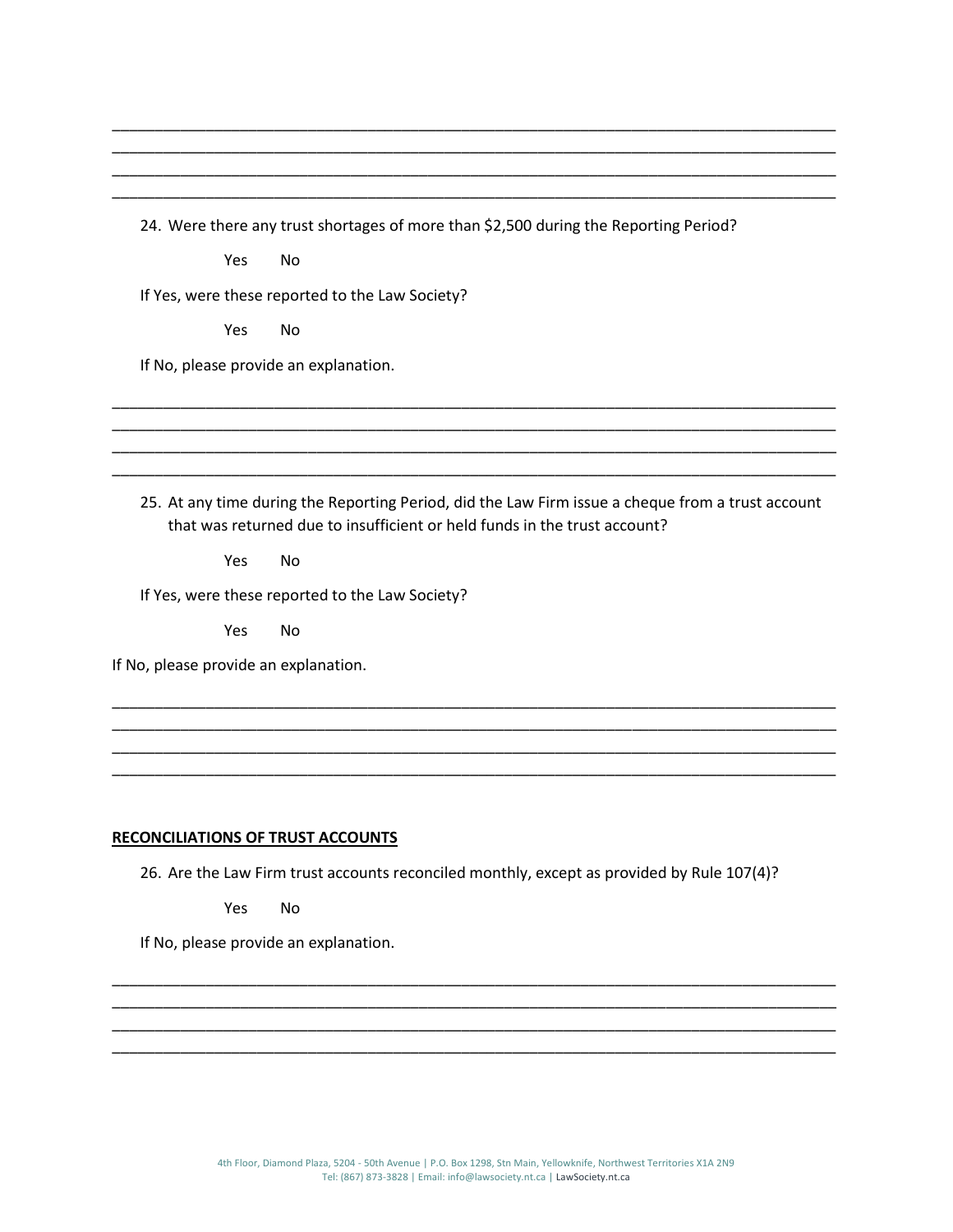27. Identify the individual(s) responsible for preparing the monthly trust reconciliations as required by Rule 107. List the names, capacity/title and telephone number.

| Name                                           | by nule 107. Else the hannes, capacity/title and telephone number.<br>Capacity                                                                                                                                                                                                                    | Telephone |
|------------------------------------------------|---------------------------------------------------------------------------------------------------------------------------------------------------------------------------------------------------------------------------------------------------------------------------------------------------|-----------|
|                                                |                                                                                                                                                                                                                                                                                                   |           |
|                                                |                                                                                                                                                                                                                                                                                                   |           |
|                                                |                                                                                                                                                                                                                                                                                                   |           |
|                                                |                                                                                                                                                                                                                                                                                                   |           |
|                                                | 28. Has the Law Firm prepared and retained copies of all monthly trust reconciliations?                                                                                                                                                                                                           |           |
| Yes<br>No                                      |                                                                                                                                                                                                                                                                                                   |           |
| If No, please provide an explanation.          |                                                                                                                                                                                                                                                                                                   |           |
|                                                |                                                                                                                                                                                                                                                                                                   |           |
|                                                |                                                                                                                                                                                                                                                                                                   |           |
|                                                |                                                                                                                                                                                                                                                                                                   |           |
| 106(4)(d)?                                     | 29. Does the Law Firm prepare, as part of its monthly reconciliation, a comparison within 1 month<br>of the last day of each month, between the total of the trust accounts of the Law Firm and the<br>total of all unexpended trust balances in the trust ledger accounts as required under Rule |           |
| Yes<br>No                                      |                                                                                                                                                                                                                                                                                                   |           |
| If No, please provide an explanation.          |                                                                                                                                                                                                                                                                                                   |           |
|                                                |                                                                                                                                                                                                                                                                                                   |           |
|                                                |                                                                                                                                                                                                                                                                                                   |           |
|                                                | 30. When the Law Firm does monthly comparisons, does that include:                                                                                                                                                                                                                                |           |
| A detailed bank reconciliation which includes: |                                                                                                                                                                                                                                                                                                   |           |
| Ending balance per bank statement              |                                                                                                                                                                                                                                                                                                   |           |
| Deposits $-$ if any $-$ in transit             |                                                                                                                                                                                                                                                                                                   |           |
|                                                | Outstanding cheques itemized by date, cheque number, payee and amount                                                                                                                                                                                                                             |           |

Any other items necessary for the reconciliation to be fully detailed and explained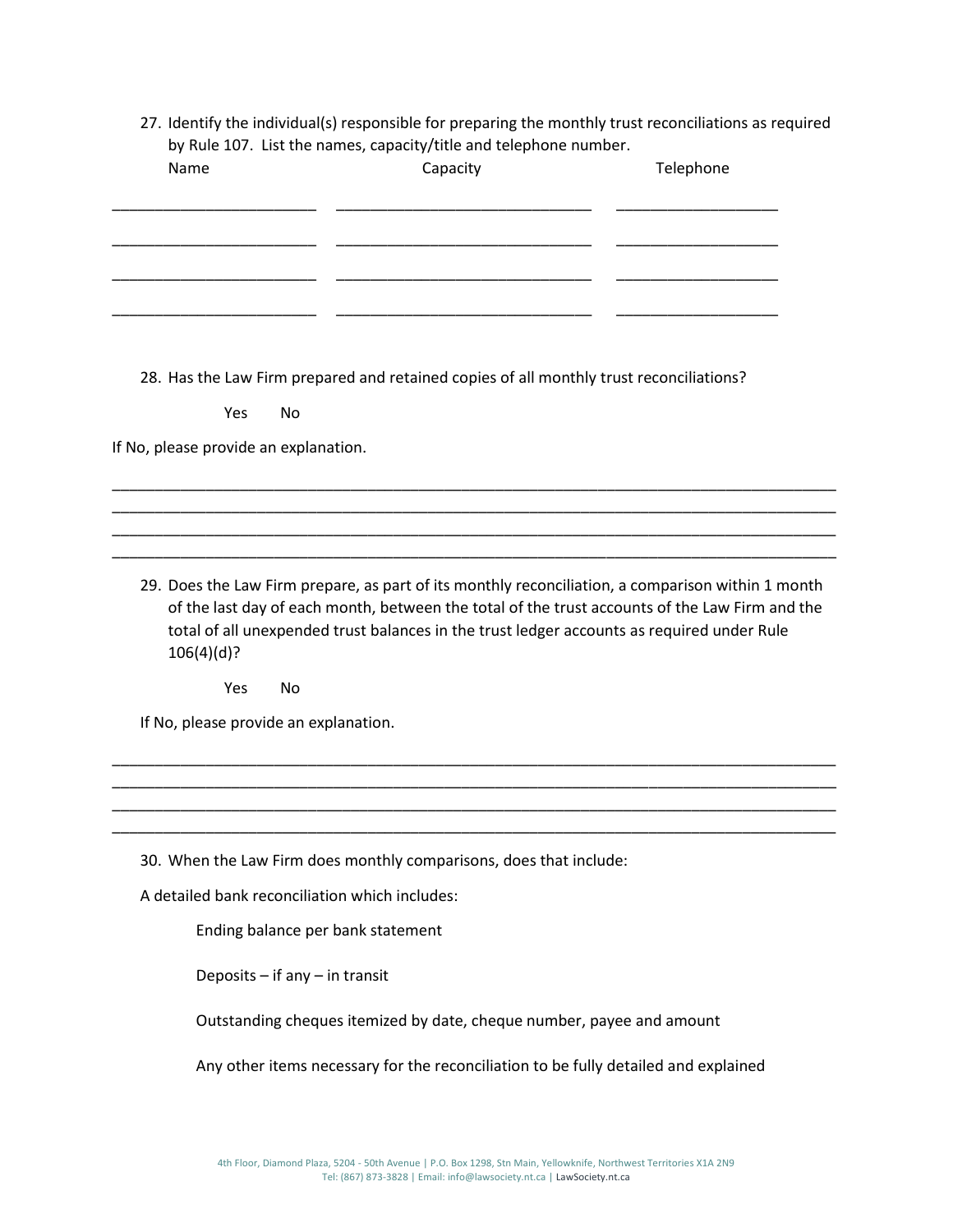A detailed listing made monthly by each trust account showing the unexpended balance of money in each trust account ledger

Does the Law Firm compare the ending balance on the bank reconciliation to the ending balance on the detailed listing?

If any of the above in Question 30 remain unchecked, please provide an explanation.

31. Does the Law Firm review all monthly trust bank statements for any overdrawn bank balances, unauthorized debit memos, bank service charges, and unrecorded credit advice as part of the reconciliation process?

\_\_\_\_\_\_\_\_\_\_\_\_\_\_\_\_\_\_\_\_\_\_\_\_\_\_\_\_\_\_\_\_\_\_\_\_\_\_\_\_\_\_\_\_\_\_\_\_\_\_\_\_\_\_\_\_\_\_\_\_\_\_\_\_\_\_\_\_\_\_\_\_\_\_\_\_\_\_\_\_\_\_\_\_\_ \_\_\_\_\_\_\_\_\_\_\_\_\_\_\_\_\_\_\_\_\_\_\_\_\_\_\_\_\_\_\_\_\_\_\_\_\_\_\_\_\_\_\_\_\_\_\_\_\_\_\_\_\_\_\_\_\_\_\_\_\_\_\_\_\_\_\_\_\_\_\_\_\_\_\_\_\_\_\_\_\_\_\_\_\_ \_\_\_\_\_\_\_\_\_\_\_\_\_\_\_\_\_\_\_\_\_\_\_\_\_\_\_\_\_\_\_\_\_\_\_\_\_\_\_\_\_\_\_\_\_\_\_\_\_\_\_\_\_\_\_\_\_\_\_\_\_\_\_\_\_\_\_\_\_\_\_\_\_\_\_\_\_\_\_\_\_\_\_\_\_ \_\_\_\_\_\_\_\_\_\_\_\_\_\_\_\_\_\_\_\_\_\_\_\_\_\_\_\_\_\_\_\_\_\_\_\_\_\_\_\_\_\_\_\_\_\_\_\_\_\_\_\_\_\_\_\_\_\_\_\_\_\_\_\_\_\_\_\_\_\_\_\_\_\_\_\_\_\_\_\_\_\_\_\_\_

Yes No

32. As part of the monthly reconciliation does the Law Firm review trust listings to identify client trust ledger balances that have extended period of inactivity to ensure that appropriate action is taken, such as returning the trust funds back to the client and/or third party?

Yes No

33. Does the Law Firm, as of the date of certifying this Report, have trust funds that have remained in trust for more than two years?

Yes No

If Y has the Law Firm considered whether those trust funds ought to be paid to the Law Society in accordance with Rule 134.1?

\_\_\_\_\_\_\_\_\_\_\_\_\_\_\_\_\_\_\_\_\_\_\_\_\_\_\_\_\_\_\_\_\_\_\_\_\_\_\_\_\_\_\_\_\_\_\_\_\_\_\_\_\_\_\_\_\_\_\_\_\_\_\_\_\_\_\_\_\_\_\_\_\_\_\_\_\_\_\_\_\_\_\_\_\_ \_\_\_\_\_\_\_\_\_\_\_\_\_\_\_\_\_\_\_\_\_\_\_\_\_\_\_\_\_\_\_\_\_\_\_\_\_\_\_\_\_\_\_\_\_\_\_\_\_\_\_\_\_\_\_\_\_\_\_\_\_\_\_\_\_\_\_\_\_\_\_\_\_\_\_\_\_\_\_\_\_\_\_\_\_ \_\_\_\_\_\_\_\_\_\_\_\_\_\_\_\_\_\_\_\_\_\_\_\_\_\_\_\_\_\_\_\_\_\_\_\_\_\_\_\_\_\_\_\_\_\_\_\_\_\_\_\_\_\_\_\_\_\_\_\_\_\_\_\_\_\_\_\_\_\_\_\_\_\_\_\_\_\_\_\_\_\_\_\_\_ \_\_\_\_\_\_\_\_\_\_\_\_\_\_\_\_\_\_\_\_\_\_\_\_\_\_\_\_\_\_\_\_\_\_\_\_\_\_\_\_\_\_\_\_\_\_\_\_\_\_\_\_\_\_\_\_\_\_\_\_\_\_\_\_\_\_\_\_\_\_\_\_\_\_\_\_\_\_\_\_\_\_\_\_\_

Yes No

If No, please provide an explanation.

#### **OTHER TRUST VALUABLES**

1. Does the Law Firm hold "Other client Valuables"?

Yes No

If Yes, does the Law Firm maintain a detailed written record for each client of all valuables?

Yes No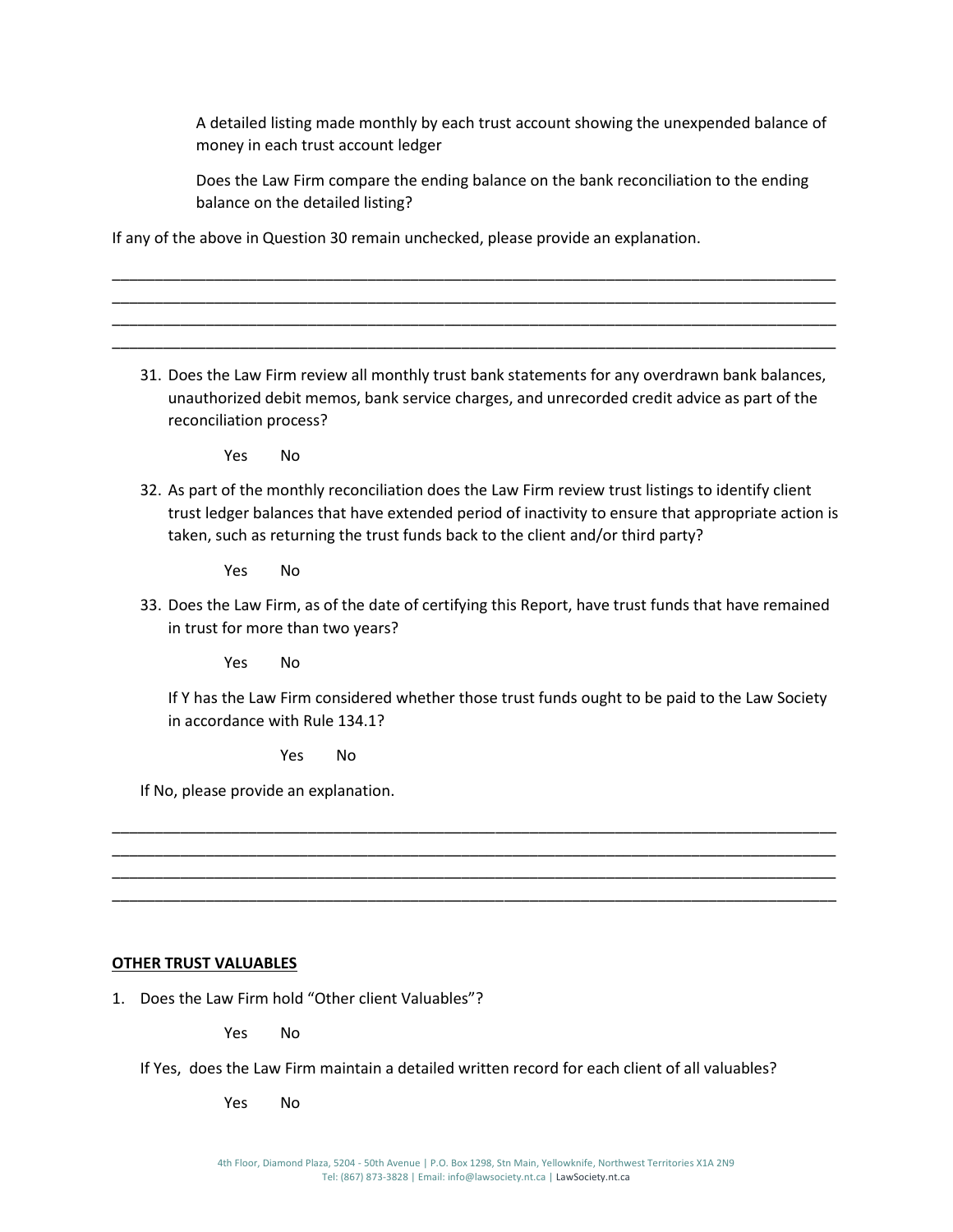If No, please provide an explanation.

|                                                                           |                    | 2. Does the Law Firm have these "Other Client Valuables" in a safe and secure location? |        |                                                                                                                                                                                                        |
|---------------------------------------------------------------------------|--------------------|-----------------------------------------------------------------------------------------|--------|--------------------------------------------------------------------------------------------------------------------------------------------------------------------------------------------------------|
| Yes                                                                       | No                 |                                                                                         |        |                                                                                                                                                                                                        |
| If No, please provide an explanation.                                     |                    |                                                                                         |        |                                                                                                                                                                                                        |
|                                                                           |                    |                                                                                         |        |                                                                                                                                                                                                        |
|                                                                           |                    |                                                                                         |        |                                                                                                                                                                                                        |
| 3.<br><b>Reporting Period?</b>                                            |                    |                                                                                         |        | Does the Law Firm have any estate files (including estates for minors and dependent adults etc. as<br>well as for deceased persons) that have been open for more than three years as at the end of the |
| Yes                                                                       | No                 |                                                                                         |        |                                                                                                                                                                                                        |
| If Y does the Law Firm hold trust funds on any of these files?            |                    |                                                                                         |        |                                                                                                                                                                                                        |
| Yes                                                                       | No                 |                                                                                         |        |                                                                                                                                                                                                        |
| Period) and Reason Why File is Still Open (textbox with categories)       |                    |                                                                                         |        | If Yes, please list the File Name, Estate Name, Date file Opened, Amount in Trust (as at end of Reporting                                                                                              |
| <b>File Name</b>                                                          | <b>Estate Name</b> | Date Opened                                                                             | Amount | Reason Still Open                                                                                                                                                                                      |
|                                                                           |                    |                                                                                         |        |                                                                                                                                                                                                        |
|                                                                           |                    |                                                                                         |        |                                                                                                                                                                                                        |
| Do you have any additional comments regarding the questions in Section C? |                    |                                                                                         |        |                                                                                                                                                                                                        |
|                                                                           |                    |                                                                                         |        |                                                                                                                                                                                                        |
|                                                                           |                    |                                                                                         |        |                                                                                                                                                                                                        |
| <b>END OF SECTION C</b>                                                   |                    |                                                                                         |        |                                                                                                                                                                                                        |

\_\_\_\_\_\_\_\_\_\_\_\_\_\_\_\_\_\_\_\_\_\_\_\_\_\_\_\_\_\_\_\_\_\_\_\_\_\_\_\_\_\_\_\_\_\_\_\_\_\_\_\_\_\_\_\_\_\_\_\_\_\_\_\_\_\_\_\_\_\_\_\_\_\_\_\_\_\_\_\_\_\_\_\_\_ \_\_\_\_\_\_\_\_\_\_\_\_\_\_\_\_\_\_\_\_\_\_\_\_\_\_\_\_\_\_\_\_\_\_\_\_\_\_\_\_\_\_\_\_\_\_\_\_\_\_\_\_\_\_\_\_\_\_\_\_\_\_\_\_\_\_\_\_\_\_\_\_\_\_\_\_\_\_\_\_\_\_\_\_\_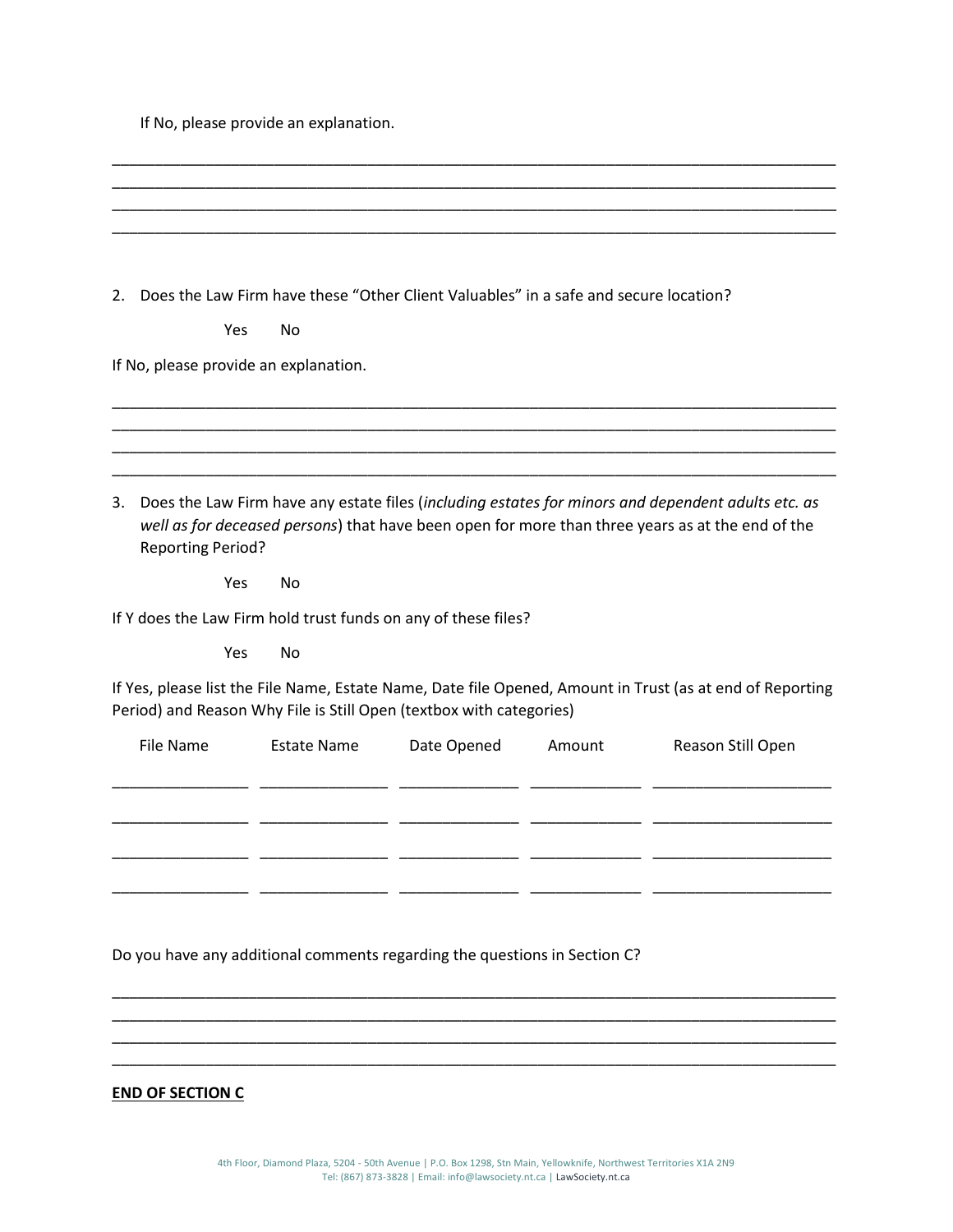### **FINANCIAL INSTITUTION AUTHORIZATION**

Please complete the Financial Institution Authorization Release. The Responsible Lawyer must complete this Release and attach it as part of this Self-Report.

## **LAWYER CERTIFICATION**

I certify that to the best of my knowledge all information contained in this Self Report is true and correct.

I confirm that I have disclosed all bank account records of the Law Firm.

Name of Responsible Lawyer \_\_\_\_\_\_\_\_\_\_\_\_\_\_\_\_\_\_\_\_\_\_\_\_\_\_\_\_\_\_\_\_\_\_\_\_\_\_\_\_\_\_\_\_\_\_\_\_\_\_\_\_\_\_\_\_\_\_\_

Name of Law Firm \_\_\_\_\_\_\_\_\_\_\_\_\_\_\_\_\_\_\_\_\_\_\_\_\_\_\_\_\_\_\_\_\_\_\_\_\_\_\_\_\_\_\_\_\_\_\_\_\_\_\_\_\_\_\_\_\_\_\_\_\_\_\_\_\_\_\_\_

Date

Signature

\_\_\_\_\_\_\_\_\_\_\_\_\_\_\_\_\_\_\_\_\_\_\_\_\_\_\_\_\_\_\_\_\_\_\_\_\_\_\_\_\_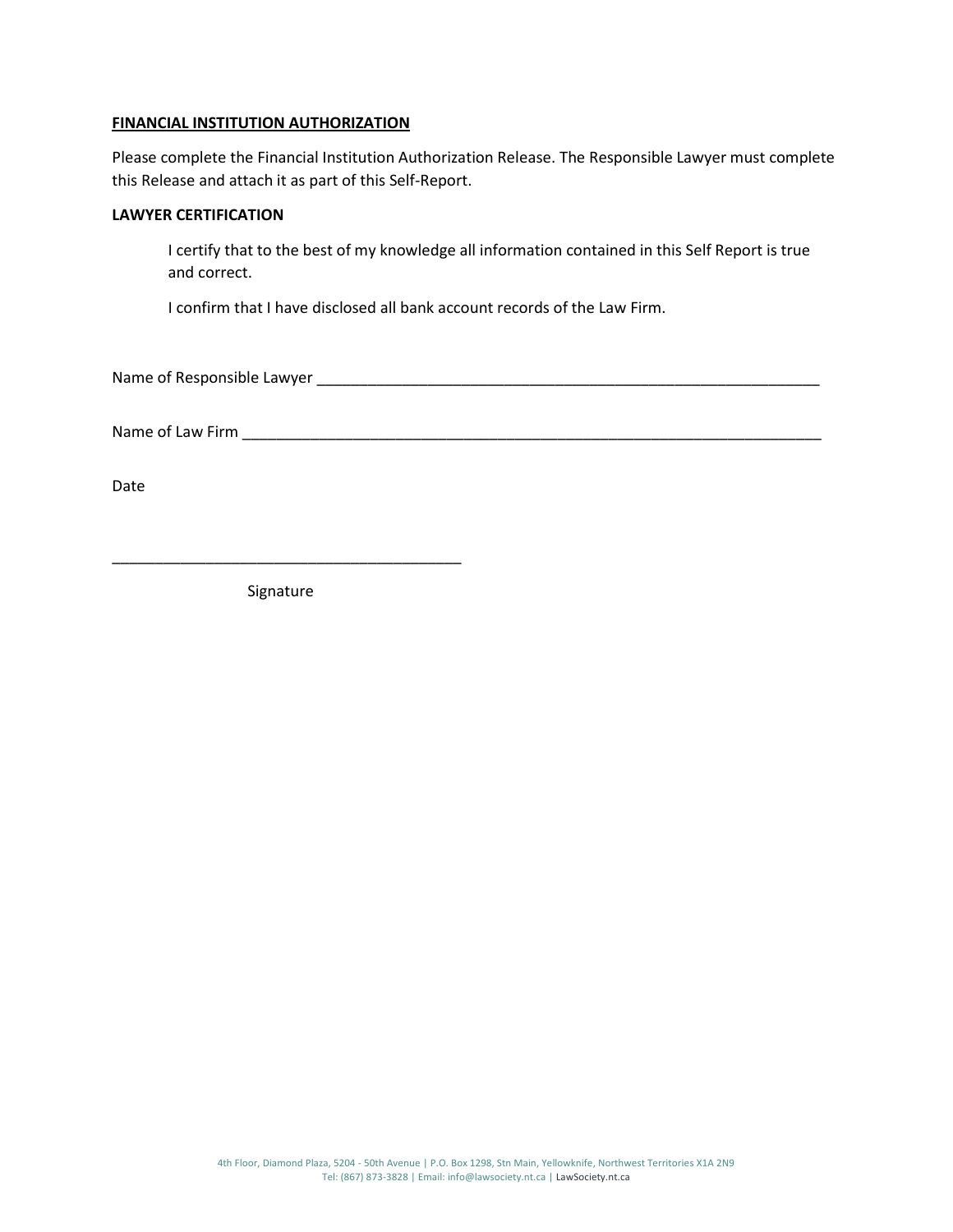# **FINANCIAL INSTITUTION AUTHORIZATION RELEASE**

| I authorize the Law Society of the Northwest Territories ("Law Society") to obtain bank account records |                         |
|---------------------------------------------------------------------------------------------------------|-------------------------|
|                                                                                                         | , my Law Firm, directly |
| from any of my financial institutions when the Law Society conducts an examination, review, audit or    |                         |
| investigation in accordance with the Rules of the Law Society of the Northwest Territories as amended   |                         |
| from time to time.                                                                                      |                         |

I authorize each of my Financial Institutions to release such bank account records and information to the Law Society as and when requested by the Law Society.

This authorization does not expire.

Name of Responsible Lawyer \_\_\_\_\_\_\_\_\_\_\_\_\_\_\_\_\_\_\_\_\_\_\_\_\_\_\_\_\_\_\_\_\_\_\_\_\_\_\_\_\_\_\_\_\_\_\_\_\_\_\_\_\_\_\_\_\_\_\_

Name of Law Firm \_\_\_\_\_\_\_\_\_\_\_\_\_\_\_\_\_\_\_\_\_\_\_\_\_\_\_\_\_\_\_\_\_\_\_\_\_\_\_\_\_\_\_\_\_\_\_\_\_\_\_\_\_\_\_\_\_\_\_\_\_\_\_\_\_\_\_\_

Date

Signature

\_\_\_\_\_\_\_\_\_\_\_\_\_\_\_\_\_\_\_\_\_\_\_\_\_\_\_\_\_\_\_\_\_\_\_\_\_\_\_\_\_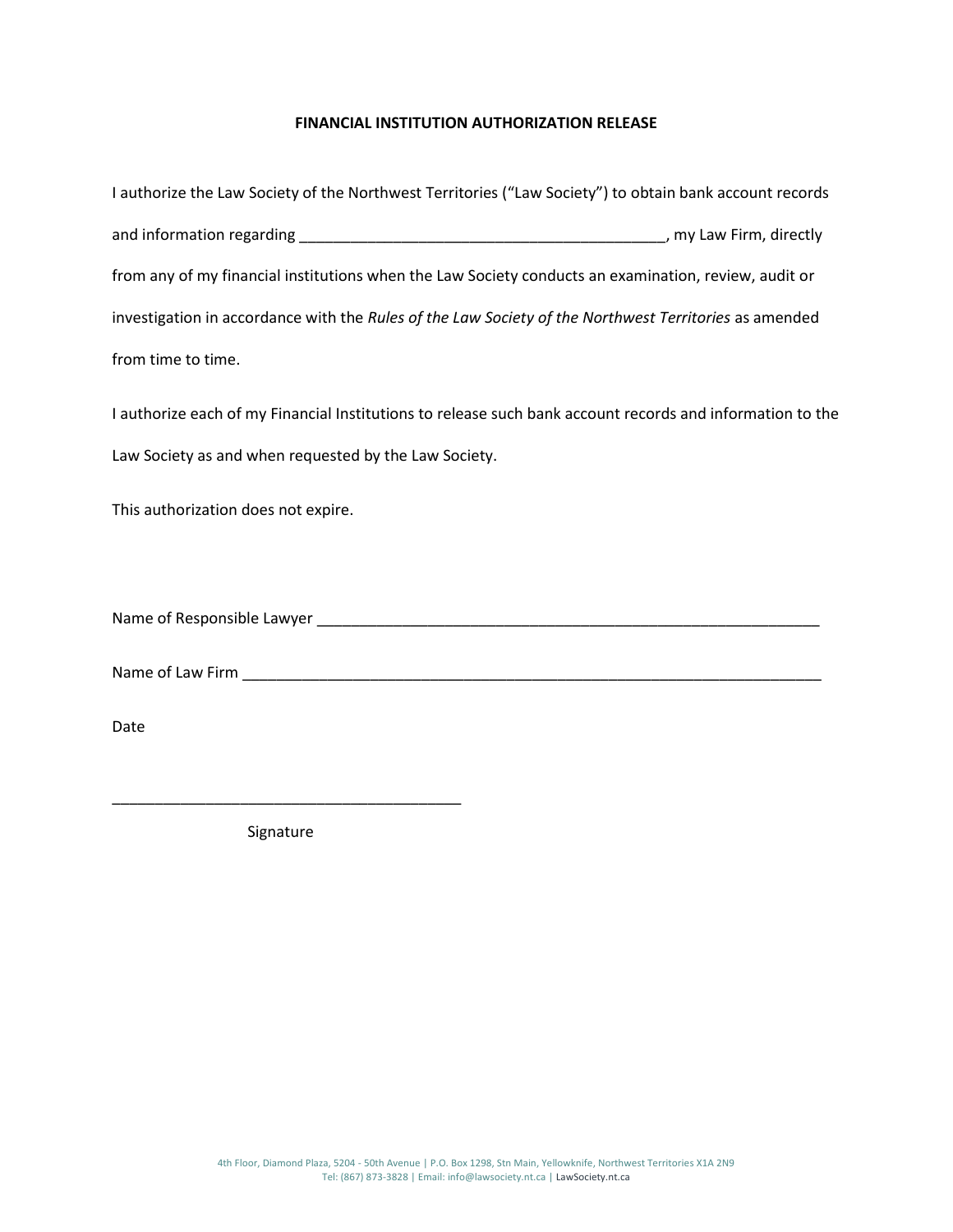# **REPRESENTATIVE CAPACITY UNDERTAKING**

This form must be completed when a lawyer acts in a representative capacity, as required in Rule 134(3). This form will also be completed as part of the Law Firm's Self Report.

# **SECTION A – EXECUTOR/PERSONAL REPRESENTATIVE/POWER OF ATTORNEY**

1. The representative capacity I acted under was a:

## *Select all that apply*

Personal representative, executor or administrator, or one of the personal representatives, executors or administrators of the estate of a deceased person

Trustee, or one of the trustees, of a trust under an appointment made under a trust instrument creating the trust

A trustee, or one of the trustees, of the property of another person under an appointment by the court

## A *de facto* trustee

An attorney, or one of the attorneys, of a person under a power of attorney, whether general, special, enduring or otherwise.

2. When did you commence to act in a representative capacity?

*If completed upon the commencement of your acting in a representative capacity,*

3. Currently, what are the total number of matters in which you act in a representative capacity

| One | Two | Three | Four | Four+ |
|-----|-----|-------|------|-------|
|     |     |       |      |       |

4. Do the total combined receipts and disbursements made in a representative capacity exceed \$20,000?

Yes No

If No, go to Section B.

OR

# *If completing as part of Lawyer Self-Report*

5. Over the reporting period, what are the total number of matters in which you act in a representative capacity

| One<br>Three<br>Four<br>Two | Four+ |
|-----------------------------|-------|
|-----------------------------|-------|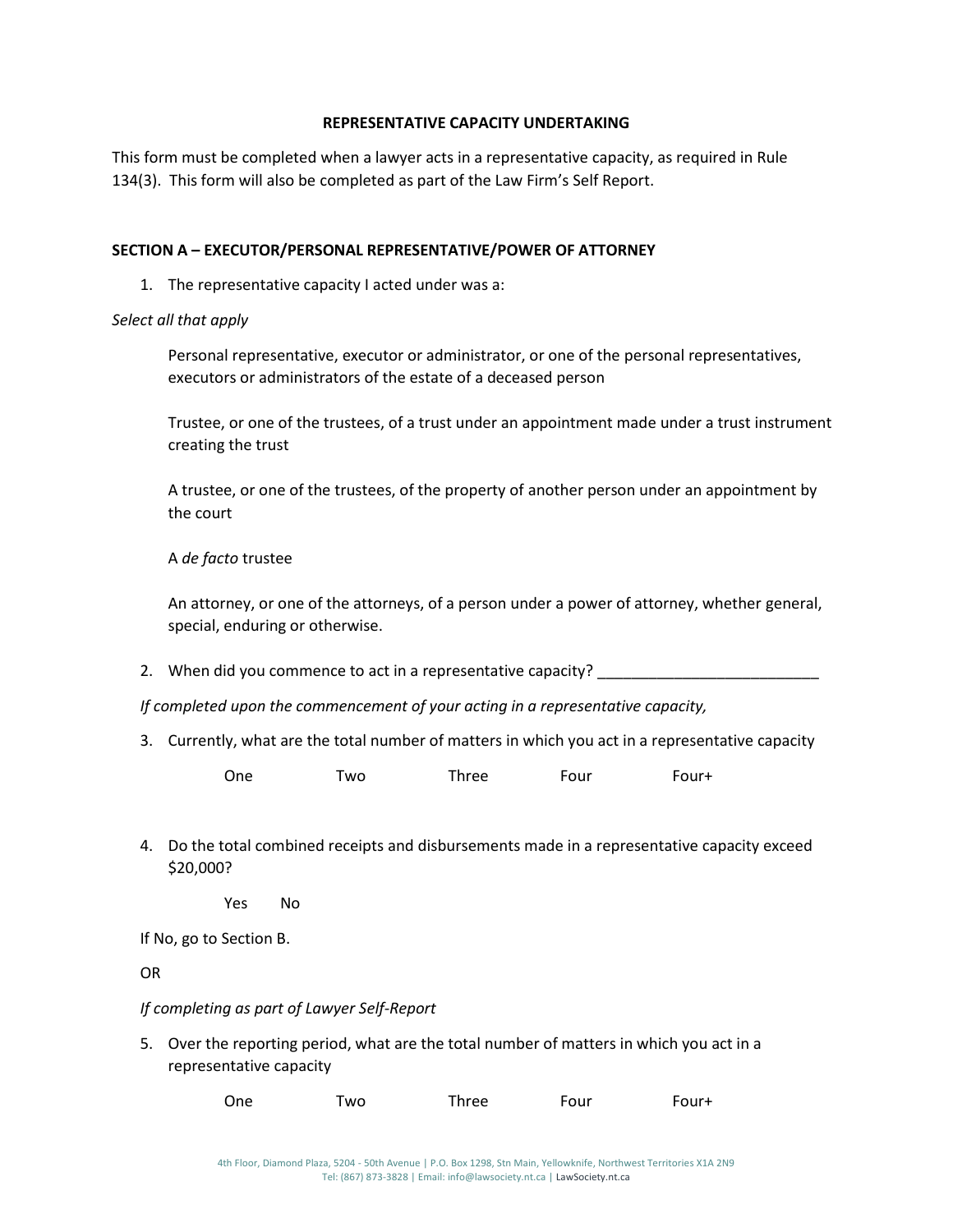Do the total combined receipts and disbursements made in a representative capacity during the Reporting Period exceed \$20,000?

Yes No

If No, go to Section B.

6. Please list the individual matters, client names and total dollar value of assets, in which you currently act in a representative capacity.

| Matter            | <b>Client Name</b>                                                                                   | \$ Value of Assets |
|-------------------|------------------------------------------------------------------------------------------------------|--------------------|
|                   |                                                                                                      |                    |
|                   |                                                                                                      |                    |
|                   | 7. Was the total dollar value indicated in question 5 recorded in the law Firm's accounting records? |                    |
| <b>Yes</b><br>No. |                                                                                                      |                    |

If N please provide a detailed explanation.

8. Were books and records for these matters maintained in a permanent, easily traceable form together with all supporting document? Y/N

\_\_\_\_\_\_\_\_\_\_\_\_\_\_\_\_\_\_\_\_\_\_\_\_\_\_\_\_\_\_\_\_\_\_\_\_\_\_\_\_\_\_\_\_\_\_\_\_\_\_\_\_\_\_\_\_\_\_\_\_\_\_\_\_\_\_\_\_\_\_\_\_\_\_\_\_\_\_\_\_\_\_\_\_\_ \_\_\_\_\_\_\_\_\_\_\_\_\_\_\_\_\_\_\_\_\_\_\_\_\_\_\_\_\_\_\_\_\_\_\_\_\_\_\_\_\_\_\_\_\_\_\_\_\_\_\_\_\_\_\_\_\_\_\_\_\_\_\_\_\_\_\_\_\_\_\_\_\_\_\_\_\_\_\_\_\_\_\_\_\_ \_\_\_\_\_\_\_\_\_\_\_\_\_\_\_\_\_\_\_\_\_\_\_\_\_\_\_\_\_\_\_\_\_\_\_\_\_\_\_\_\_\_\_\_\_\_\_\_\_\_\_\_\_\_\_\_\_\_\_\_\_\_\_\_\_\_\_\_\_\_\_\_\_\_\_\_\_\_\_\_\_\_\_\_\_ \_\_\_\_\_\_\_\_\_\_\_\_\_\_\_\_\_\_\_\_\_\_\_\_\_\_\_\_\_\_\_\_\_\_\_\_\_\_\_\_\_\_\_\_\_\_\_\_\_\_\_\_\_\_\_\_\_\_\_\_\_\_\_\_\_\_\_\_\_\_\_\_\_\_\_\_\_\_\_\_\_\_\_\_\_

\_\_\_\_\_\_\_\_\_\_\_\_\_\_\_\_\_\_\_\_\_\_\_\_\_\_\_\_\_\_\_\_\_\_\_\_\_\_\_\_\_\_\_\_\_\_\_\_\_\_\_\_\_\_\_\_\_\_\_\_\_\_\_\_\_\_\_\_\_\_\_\_\_\_\_\_\_\_\_\_\_\_\_\_\_ \_\_\_\_\_\_\_\_\_\_\_\_\_\_\_\_\_\_\_\_\_\_\_\_\_\_\_\_\_\_\_\_\_\_\_\_\_\_\_\_\_\_\_\_\_\_\_\_\_\_\_\_\_\_\_\_\_\_\_\_\_\_\_\_\_\_\_\_\_\_\_\_\_\_\_\_\_\_\_\_\_\_\_\_\_ \_\_\_\_\_\_\_\_\_\_\_\_\_\_\_\_\_\_\_\_\_\_\_\_\_\_\_\_\_\_\_\_\_\_\_\_\_\_\_\_\_\_\_\_\_\_\_\_\_\_\_\_\_\_\_\_\_\_\_\_\_\_\_\_\_\_\_\_\_\_\_\_\_\_\_\_\_\_\_\_\_\_\_\_\_ \_\_\_\_\_\_\_\_\_\_\_\_\_\_\_\_\_\_\_\_\_\_\_\_\_\_\_\_\_\_\_\_\_\_\_\_\_\_\_\_\_\_\_\_\_\_\_\_\_\_\_\_\_\_\_\_\_\_\_\_\_\_\_\_\_\_\_\_\_\_\_\_\_\_\_\_\_\_\_\_\_\_\_\_\_

If No please provide a detailed explanation.

Were the funds regarding these matters held in and disbursed through the Law Firm's trust accounts?

Yes No

If Yes please indicate the types of account. *Select all that apply* 

Pooled trust account

Separate interest bearing trust account